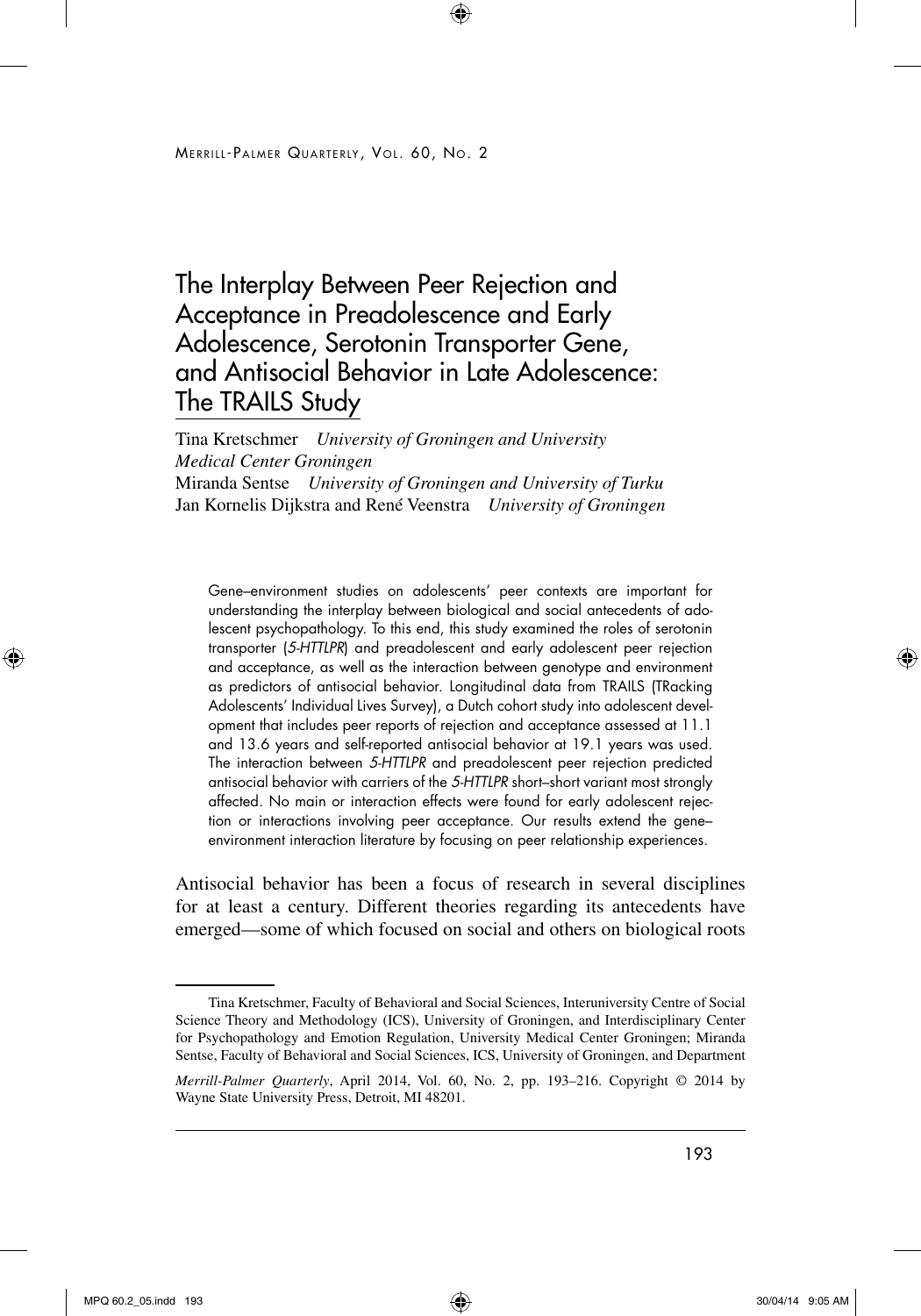of antisocial behavior, but the past few decades have seen an increase in studies that acknowledge the interplay of environmental and biological factors (Dodge & Pettit, 2003; for an overview of studies, see Raine, 2002, and Rutter, 2006). Spurred by quantitative genetic findings that antisocial behavior is substantially heritable (Mason & Frick, 1994; Rhee & Waldman, 2002), accounts have focused on tracing specific candidate genes that may have a direct effect on antisocial behavior (e.g., Burt & Mikolajewski, 2008) or interact with environmental risks in their prediction of antisocial behavior (Caspi et al., 2002). A popular candidate gene for both mechanisms is the serotonin transporter gene, likely because of its association with antisocial behavior and related types of externalizing behaviors (e.g., Feinn, Nellissery, & Kranzler, 2005; Vaughn, DeLisi, Beaver, & Wright, 2009) and implication in emotional stimuli processing.

The majority of gene–environment interaction  $(G \times E)$  studies has been conducted on children's family environment. However, especially as young people transition from childhood into adolescence, peers gain crucial importance. Establishing friendships and being liked by peers are important developmental tasks in early adolescence and associated with later adjustment (e.g., Berndt, 1982; Rose-Krasnor, 1997). Given the problems linked to peer rejection in preadolescence and early adolescence (Kupersmidt & Coie, 1990; Parker & Asher, 1987), searching for factors that buffer or elevate this risk is vital. Aiming to do so and informed by

of Psychology, University of Turku; Jan Kornelis Dijkstra, Faculty of Behavioral and Social Sciences, ICS; René Veenstra, Faculty of Behavioral and Social Sciences, ICS.

This research is part of the TRacking Adolescents' Individual Lives Survey (TRAILS). TRAILS participating centers include various departments of the University of Groningen and University Medical Center Groningen, Erasmus University Medical Center Rotterdam, University of Utrecht, Radboud Medical Center Nijmegen, and the Parnassia Bavo group, all in the Netherlands. TRAILS has been financially supported by various grants from the Netherlands Organization for Scientific Research NWO (Medical Research Council program grant GB-MW 940-38-011; ZonMW Brainpower grant 100-001-004; ZonMw Risk Behavior and Dependence grants 60-60600-97-118; ZonMw Culture and Health grant 261-98-710; Social Sciences Council medium-sized investment grants GB-MaGW 480-01-006 and GB-MaGW 480-07-001; Social Sciences Council project grants GB-MaGW 452-04-314 and GB-MaGW 452-06-004; NWO large investment grant 175.010.2003.005; NWO Longitudinal Survey and Panel Funding 481-08-013), the Dutch Ministry of Justice (WODC), the European Science Foundation (EuroSTRESS project FP-006), Biobanking and Biomolecular Resources Research Infrastructure BBMRI-NL (CP 32), and the participating universities. Part of this research was funded by the Netherlands Organisation for Scientific Research NOW Vernieuwingsimpuls (VENI) project 451-10-012 awarded to Jan Kornelis Dijkstra (2010). We are grateful to all adolescents, their parents, and their teachers who participated in this research and to everyone who worked on this project and made it possible.

Address correspondence to Tina Kretschmer, Faculty of Behavioral and Social Sciences, Interuniversity Centre of Social Science Theory and Methodology, University of Groningen, Grote Rozenstraat 31, 9712 TG Groningen, The Netherlands. Phone: 0031-(0)50 363 6906. Email: t.kretschmer@rug.nl.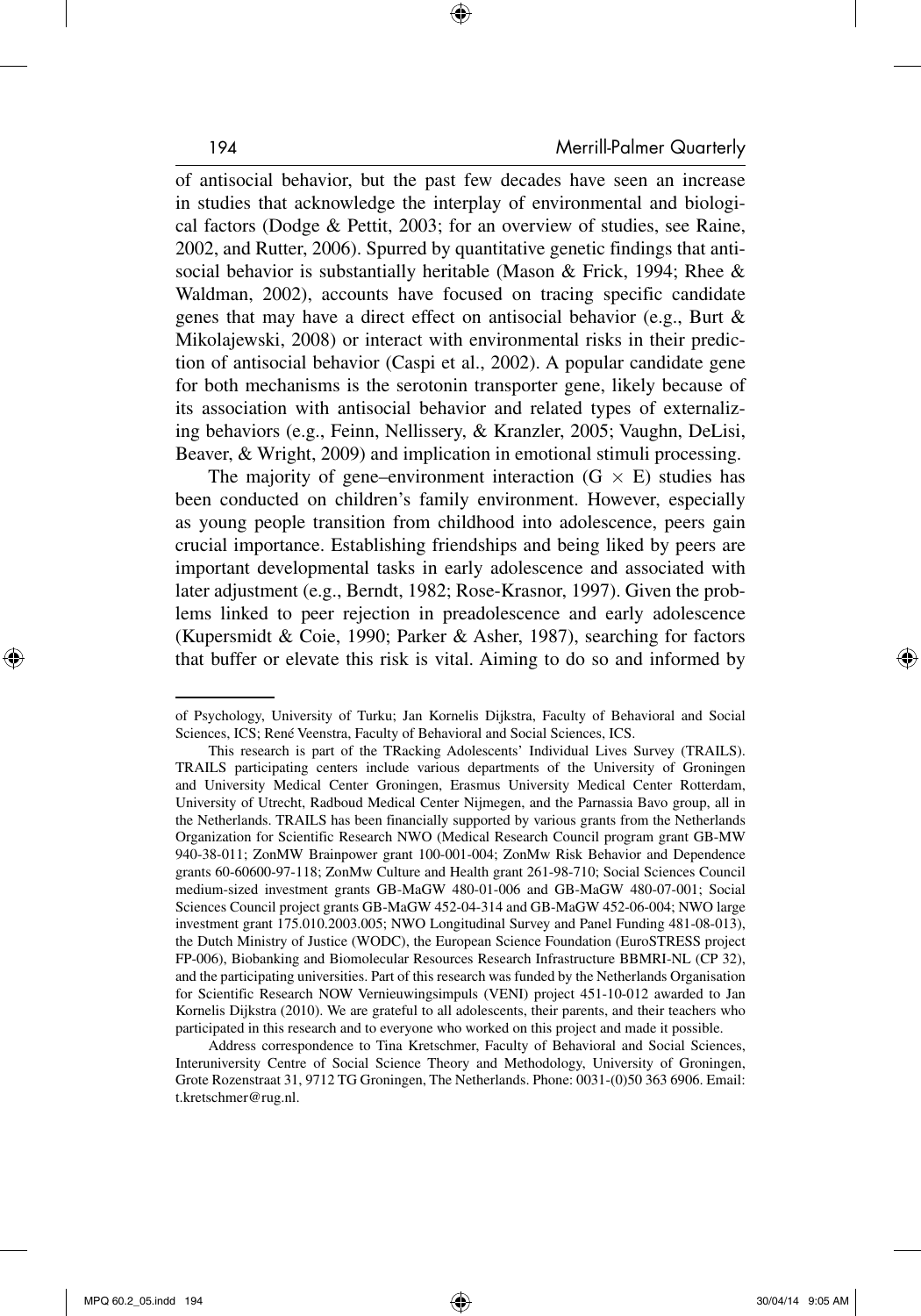previous  $G \times E$  studies, we focused specifically on 5-HTTLPR, a common polymorphism in the serotonin transporter gene. Serotonin levels in the amygdala—a brain region responsible for processing emotional stimuli such as social rejection—are partly regulated by *5-HTTLPR,* which makes this gene a prime candidate to study as a moderating factor of the association between peer rejection/acceptance and maladjustment.

Benefiting from peer and self-reports from adolescents acquired over several time points, the current study examined direct effects of peer rejection and acceptance assessed in preadolescence and early adolescence and *5-HTTLPR* on late adolescent antisocial behavior. Moreover, it was tested whether *5-HTTLPR* moderated the hypothesized risk of peer rejection and the potentially protective effect of peer acceptance on late adolescent antisocial behavior. This design responds to recent calls to pay attention to potential developmental variability in (genetic) vulnerability or susceptibility to environmental effects (Ellis, Boyce, Belsky, Bakermans-Kranenburg, & Van IJzendoorn, 2011). Moreover, by including negative as well as positive peer relationship indicators, we were able to test more stringently whether *5-HTTLPR* contributes to some individuals' greater vulnerability or susceptibility to the environment. That is, a differential vulnerability model is supported if carriers of specific *5-HTTLPR* variants differ in how much they are affected by peer rejection but not acceptance. In contrast, a pattern where carriers of different variants of the serotonin transporter polymorphism vary in their susceptibility to both peer rejection and acceptance would correspond to a differential susceptibility model. In sum, the current study informs about potential developmental variation in how specific genes and risk-promoting and development-enhancing environments interact to predict antisocial behavior and is one of the first studies into genetic moderation of peer relationship experiences on later (mal)adjustment (Brendgen, 2012).

## *Peer Relationship Quality as Predictor of Antisocial Behavior*

One of the most important human needs in life is the need to belong, which motivates people to gain enduring, positive relationships with significant others (Baumeister & Leary, 1995). Although parents are important attachment figures especially in early childhood, when children transition into adolescence, peers become increasingly central for fulfilling the need to belong. That is, adolescents spend twice as much time with peers than with parents and tend to rely less on their parents as compared to their peers for problem solving and help (Agnew, 2003). Reasons for the increased importance of peers are that peer relations are less controlling, less judgmental, and more egalitarian than relationships with adults (Giordano, 1995).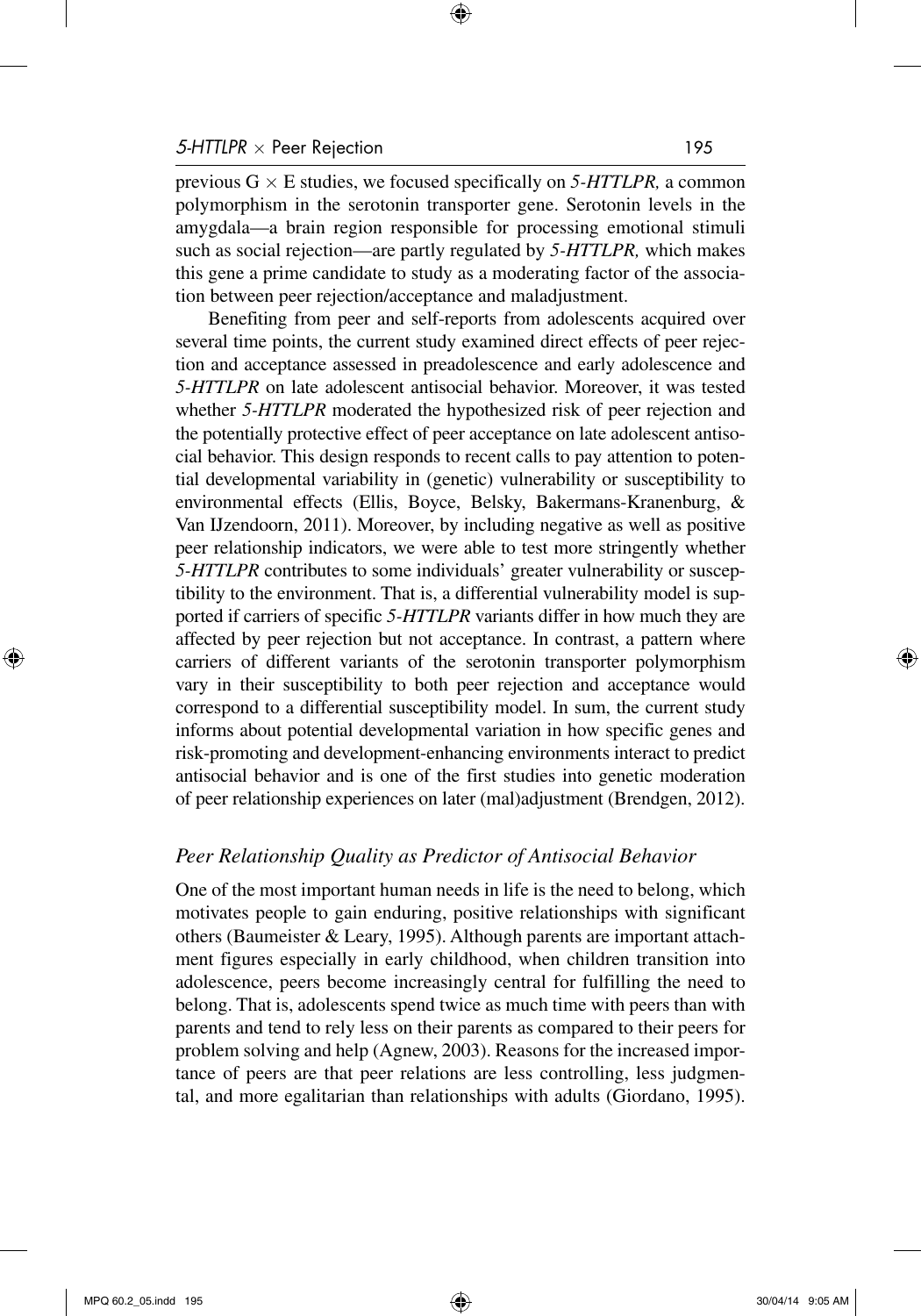Being accepted by peers thus provides adolescents with a sense of belonging to the peer group (e.g., Parker & Asher, 1993). Although rejection and acceptance should not be understood as opposite ends of a continuum but rather as distinct peer experiences that can coexist, rejection, just like the absence of acceptance, is associated with maladjustment.

Numerous studies showed that being rejected by peers has detrimental effects on the mental and social development of adolescents, and puts them at risk for later maladjustment, especially externalizing problems (Kupersmidt & Coie, 1990; Parker & Asher, 1987; Rubin, Bukowski, & Parker, 2006; Sentse, Lindenberg, Omvlee, Ormel, & Veenstra, 2010). It can be argued that externalizing problems such as aggression and rule-breaking behavior may be antecedents to *and* consequences of peer rejection. Several studies showed that peer rejection not only results from childhood aggressive behavior (Coie & Kupersmidt, 1983; Dodge, 1983) but also predicts continued aggression over the years (Dodge et al., 2003). More generally, peer rejection in late childhood is linked to both concurrent and later antisocial behavior (for a review, see Dodge, Coie, & Lynam, 2006). This effect even held when controlling for behavioral stability (Laird, Jordan, Dodge, Pettit, & Bates, 2001). In contrast, peer acceptance has been shown to have a positive effect on academic (O'Neil, Welsh, Parke, Wang, & Strand, 1997) and psychological adjustment (Ladd & Burgess, 2001).

## *Genetic Moderation of Peer Relationship Quality*

Importantly, not all adolescents show negative or positive effects after peer rejection and acceptance, respectively. It stands to reason that sensitivity to the effects of peer relation characteristics is genetically influenced. For instance, Brendgen and colleagues (2008) showed that effects of peer victimization in kindergarten on aggression were moderated by genetic effects in that girls (but not boys) with a greater genetic susceptibility for aggression were more strongly affected by victimization.

Genetic factors are likely to affect the association particularly between exposure to peer rejection and antisocial behavior given the biological implications of social rejection. That is, several studies have provided support for neurobiological correlates of social rejection (Eisenberger, Lieberman, & Williams, 2003; Lau et al., 2011; Masten et al., 2009). Particularly the variation in amygdala activation observed by Lau and colleagues (2011) is of interest to the current study as individual differences in amygdala activation are partly due to *5-HTTLPR,* a common deletion polymorphism in the serotonin transporter–linked region (Munafò, Brown, & Hariri, 2008). That is, the amygdala has been found to be hyperreactive in carriers of the short allele,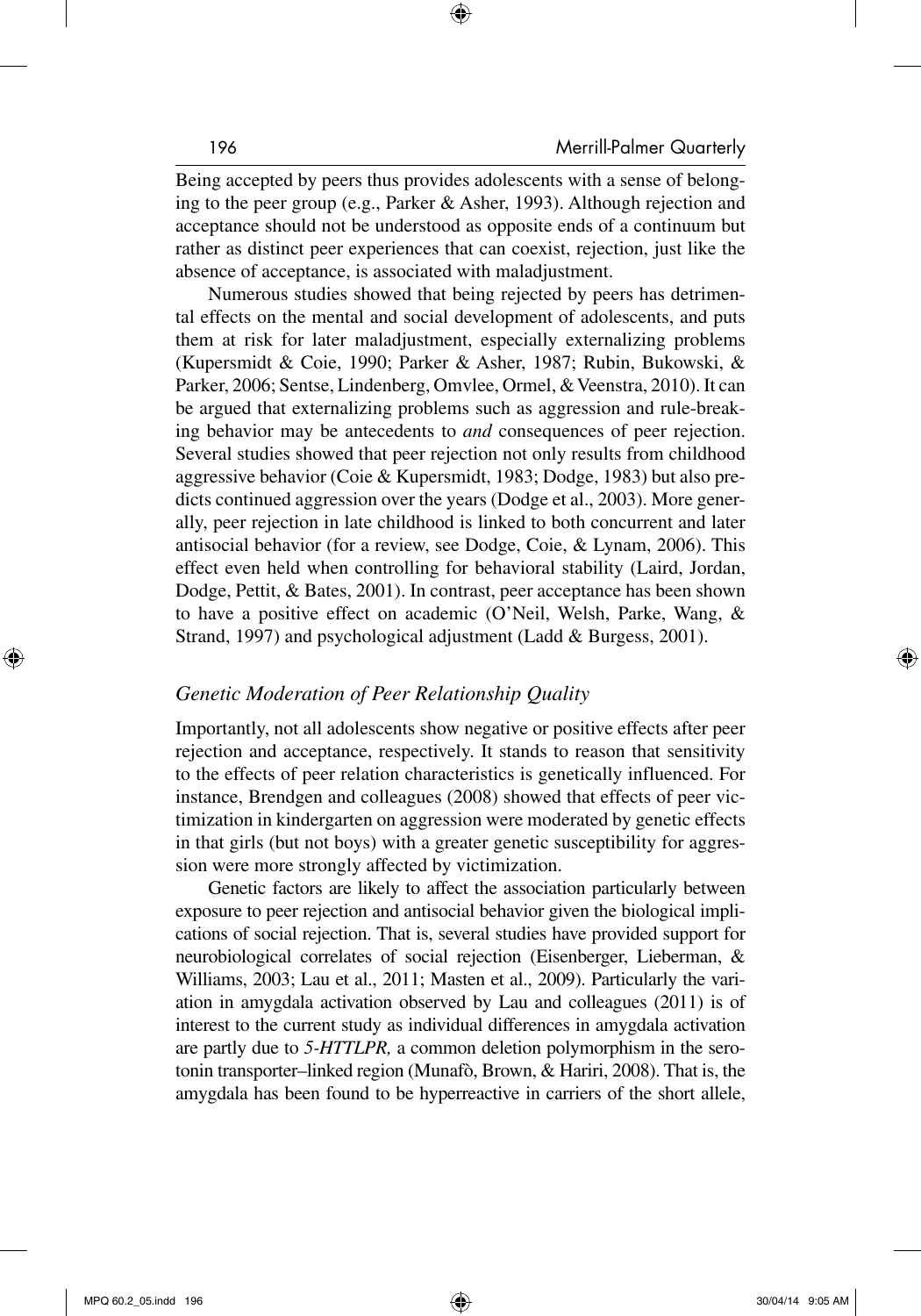increasing the time it takes to disengage from emotional stimuli (e.g., Furman, Hamilton, Joormann, & Gotlib, 2011; Hariri et al., 2002). Although much less is known about the biological effects of peer acceptance on later behavior, our study design enables us to explore whether *5-HTTLPR* also differentiates the effects of this positive measure of social interaction.

#### *Serotonin Transporter Polymorphism:* 5-HTTLPR

*5-HTTLPR* transcribes for a protein that is associated with reuptake speed of serotonin at brain synapses and constitutes an important source of variation in serotonin levels in the brain. Whereas the majority of people of Caucasian descent are carriers of the heterozygous short–long variant  $(-50\%)$  of this polymorphism, the homozygous short–short variant is observed less often than the homozygous long–long variant (Noskova et al., 2008). Because of its reduced efficiency in terminating synaptic serotonin activity, the short allele has been treated as the risk allele in most studies (but, for a review on psychopathology associated with the long allele, see Glenn, 2011).

The *5-HTTLPR* short allele has been linked to personality traits such as neuroticism (Schinka, Busch, & Robichaux-Keene, 2004; Sen, Burmeister, & Ghosh, 2004) as well as mood disorders (Rosenthal et al., 1998). Short-allele carriers were also found to be slower in disengaging from emotional stimuli (Beevers, Wells, Ellis, & McGeary, 2009). The polymorphism is also implicated in behaviors and traits that show overlap with antisocial behavior. For instance, studies have reported associations between the short allele and substance use (Feinn et al., 2005) and higher levels of impulsivity (Paaver et al., 2007). Retz, Retz-Junginger, Supprian, Thome, and Rösler (2004) showed that the short allele was overrepresented in males displaying recurrent and overt violent behavior, whereas Sakai and colleagues (2010) showed that female carriers of the short allele were more likely to display chronic conduct problems. Lastly, Vaughn and colleagues (2009) reported a significant association between the serotonin transporter and pathological criminal behavior in youth.

In addition to direct associations, *5-HTTLPR* has been a candidate for moderation of adverse environmental effects on (mal)adjustment. Caspi and colleagues (2003) showed that child maltreatment was linked to depression especially for carriers of the short allele. Depression was also more common among female short–short variant carriers who reported high levels of perceived stress (Beaver, Vaughn, Wright, & DeLisi, 2012). Li and Lee (2010) found that *5-HTTLPR* interacted with child maltreatment in the prediction of covert problems in girls, again with short-allele carriers being at elevated risk. Similarly, Douglas et al. (2011) reported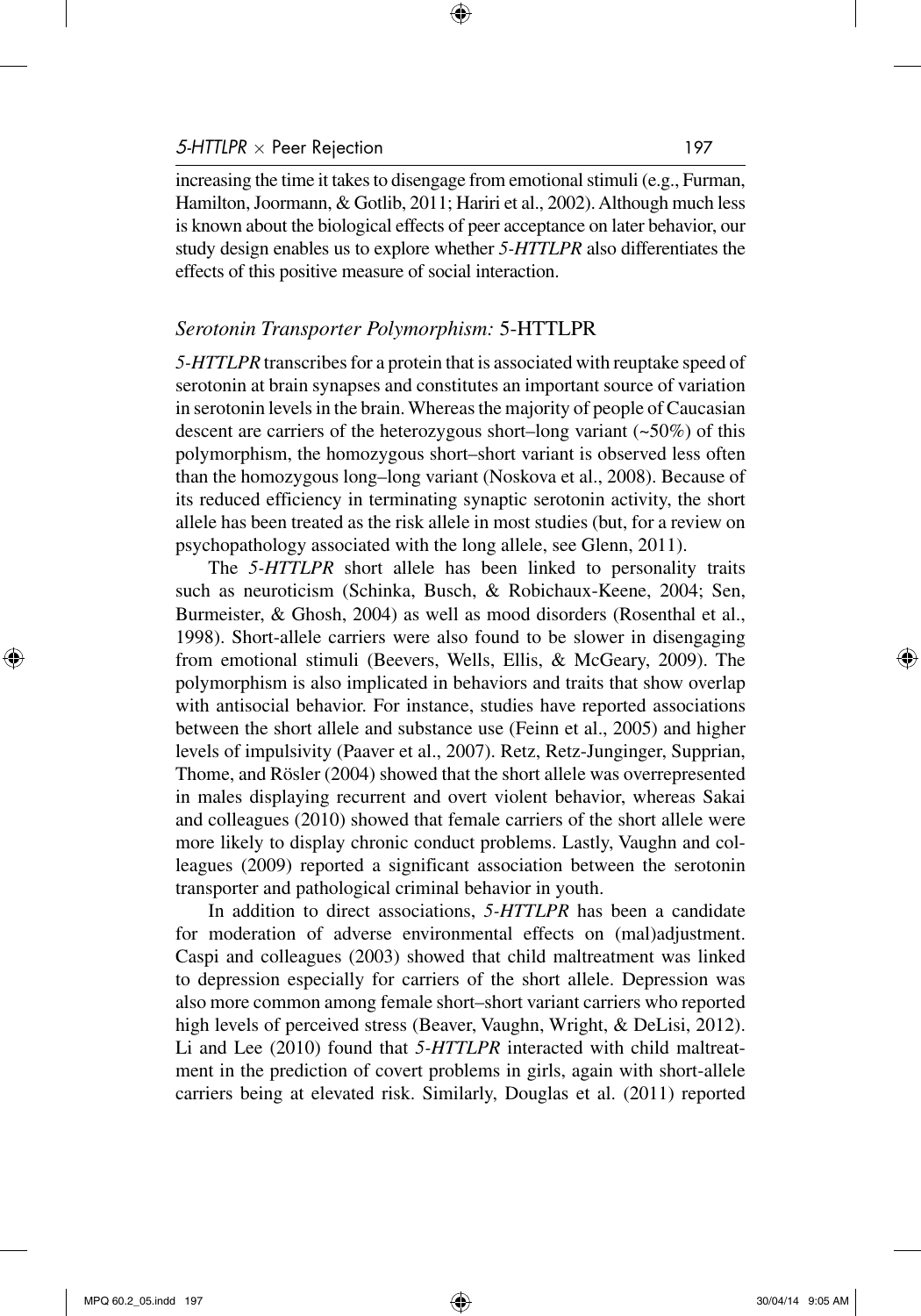a significant interaction between adverse childhood events and *5-HTTLPR* in the prediction of antisocial personality disorder (albeit for only a part of their sample). Vaske, Newsome, and Wright (2012) showed that the polymorphism interacted with childhood neglect in the prediction of criminal behavior and substance use.

# *The Present Study*

The first aim of the current study was to test whether experiences of peer rejection and acceptance in preadolescence and early adolescence are associated with later antisocial behavior. The peer assessments of rejection and acceptance used in the current study are unique in that they span primary (preadolescence) as well as secondary school (early adolescence), thus covering an important transition in children's lives. This design enables us to examine associations between peer rejection/acceptance and later antisocial behavior by using different contexts. In line with previous studies, we hypothesized that, regardless of timing, higher levels of peer rejection are predictive of higher levels of antisocial behavior and that peer acceptance should be negatively associated with antisocial behavior. Secondly, we examined the association between *5-HTTLPR* and antisocial behavior, expecting greater risk of antisocial behavior for carriers of the short allele, particularly the short–short variant. Finally, we examined interaction effects between measures of peer rejection/acceptance and *5-HTTLPR*. A differential vulnerability model would be supported if carriers of the short allele are at greater risk for antisocial behavior in the presence of peer rejection but at equivalent risk as carriers of the long–long variant in the absence thereof. In contrast, a differential susceptibility model would be supported if adolescents carrying the short allele of the serotonin transporter polymorphism show increased antisocial behavior in the presence of peer rejection but also significantly decreased levels of antisocial behavior in the presence of peer acceptance.

# **Method**

## *Sample and Participants*

The present study includes data from three waves of the TRacking Adolescents' Individual Lives Survey (TRAILS). TRAILS is a prospective cohort study of Dutch adolescents, with biennial or triennial follow-up assessments. Data at the first assessment wave (Time 1 [T1]) were collected in 2001 and 2002 (mean age 11.1 years), at the second wave (T2)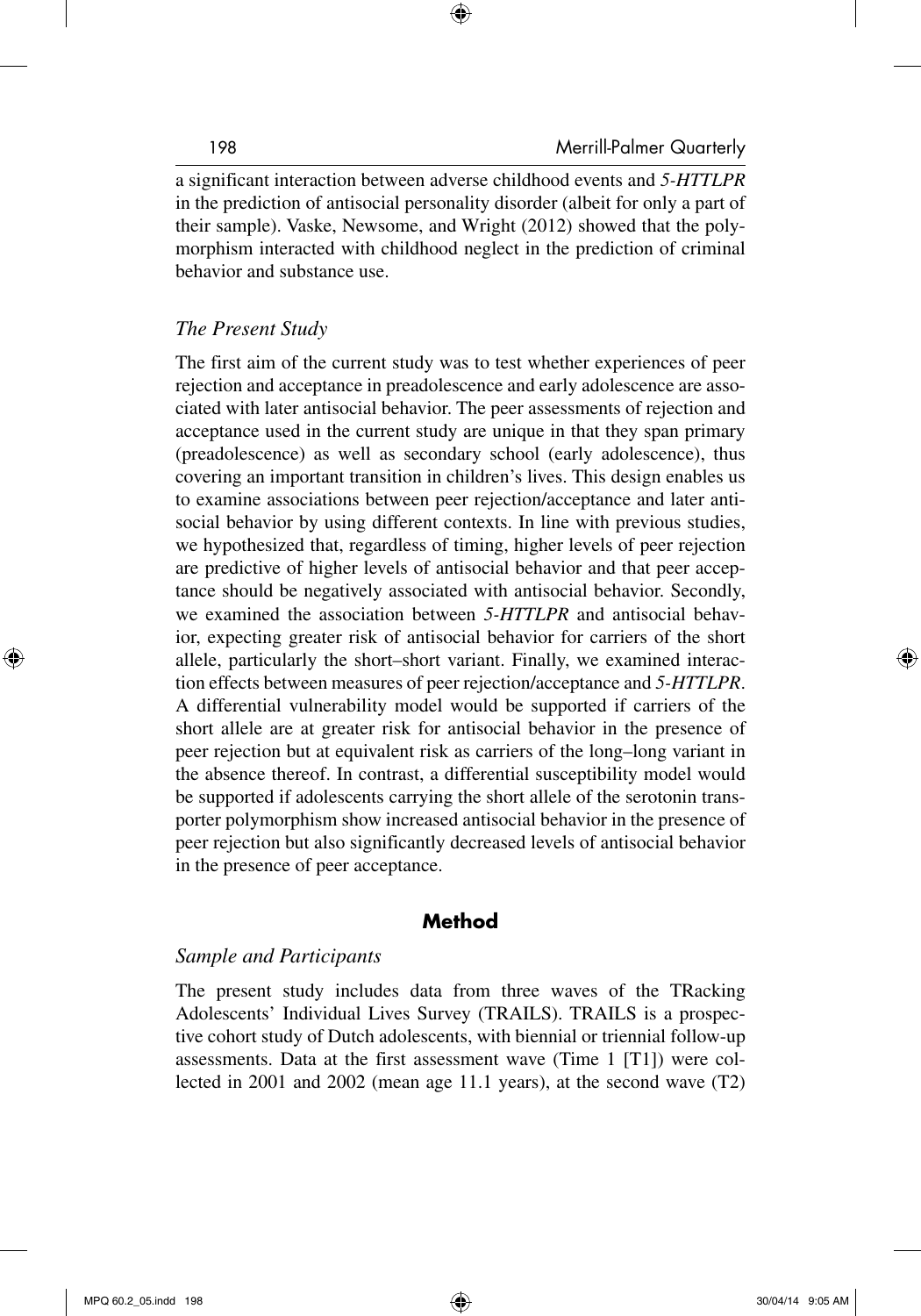in 2003 and 2004 (mean age 13.6 years), at the third wave (T3) in 2006 and 2007 (mean age 16.3 years), and at the fourth assessment (T4) wave in 2008–10 (mean age 19.1 years). The TRAILS target sample comprised young adolescents from five municipalities in the north of the Netherlands, including both urban and rural areas. Details about the study are published elsewhere (Huisman et al., 2008; Nederhof et al., 2012; De Winter et al., 2005). Both the parents and the children provided written consent for participation in the study.

#### *Measures*

*Adolescent antisocial behavior.* To measure antisocial behavior, we used T1 and T4 scores on the Antisocial Behavior Questionnaire (ASBQ), a measure comparable to the Self-Report Delinquency Scale (Moffitt & Silva, 1988). The ASBQ consists of 31 items at T1 (assessing lifetime) and 29 items at T4 (assessing the past 12 months) (e.g., "How often have you destroyed something on purpose?" and "How often have you used a weapon?"). Questions were rated as  $0 = never$ ,  $1 = once$ ,  $2 = two$  or three  $times$ ,  $3 =$  *four to six times*, and  $4 =$  *seven times or more*. For subsequent analyses, the mean of all items comprising the scale was taken. The internal consistency of the ASBQ scale was .88 at T1 and .82 at T4. We corrected for skew in the outcome variable by using square-root transformation.

*Peer rejection and acceptance.* At T1 and T2, a subsample of TRAILS participants took part in a classroom-based peer nomination assessment in which TRAILS participants and their classmates nominated each other on a range of domains (see also Dijkstra, Lindenberg, Verhulst, Ormel, & Veenstra, 2009; Veenstra et al., 2005). Peer nominations at T1 were collected only in classrooms with at least 10 TRAILS respondents. After selection of school classes and the agreement of the school to participate, schools provided the names of classmates of TRAILS respondents. Subsequently, classmates of regular TRAILS respondents were approached by their tutor and received an information letter in which they as well as their parents were asked to participate in TRAILS on this occasion only. If pupils and/or parents refrained from participation, they had to send a reply card within 10 days. This method of informed consent was used in order to maximize participation. A total of 98 pupils, of which three were regular TRAILS respondents, used this opportunity and refused to participate. Young people in special education (5.6% of the sample), those in small schools (6.4%), and those who repeated a grade (16.9%) or skipped a grade (2.2%) were excluded. As a result, the peer information can only be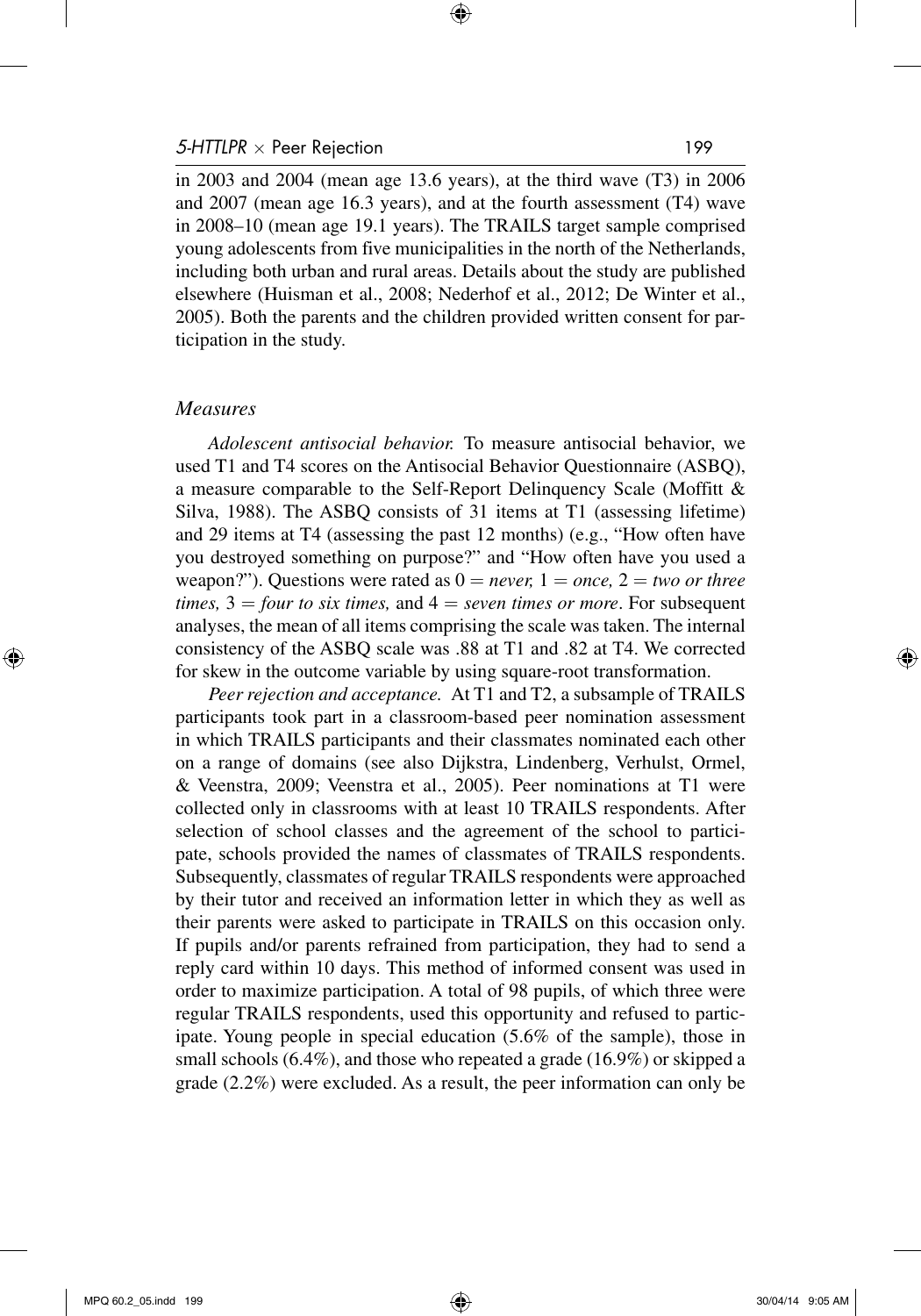generalized to a population who attend regular elementary schools and did not repeat a grade. At T1, 1,065 TRAILS respondents met these criteria and participated in peer nominations. As described in Table 1, an additional 639 children took part in this assessment, but these were not regular TRAILS participants, so genetic and behavioral data are missing.

At T2, peer nominations were conducted in classrooms with at least three regular TRAILS participants or with two participants on the condition that both had also participated in T1 peer nominations. (Again, peer nominations assessed were classroom-based, including non-TRAILS participants.) At T2, 1,007 TRAILS respondents participated in the peer nomination procedure. A total of 671 TRAILS respondents took part in both peer nomination studies.

The assessments of the peer nominations lasted for about 15 minutes and took place during regular lessons. After brief instructions in which a TRAILS staff member emphasized that information would be kept confidential, the participants received the questionnaire with the names of the classmates listed. The teacher and TRAILS staff member remained in the classroom during the administration of the peer nominations. Among other topics, adolescents were asked whom they disliked (rejection) and liked (acceptance), for which they could nominate an unlimited number

|                                                      | Peer<br>nominations |                |       |                 |
|------------------------------------------------------|---------------------|----------------|-------|-----------------|
| Participants                                         | T1                  | T <sub>2</sub> | T1    | T4              |
| Total                                                | 1,704               | 3,334          | 2,206 | 1,653           |
| Number<br>who are<br>regular TRAILS<br>participants  | 1,065               | 1,007          | 2,206 | 1,653           |
| Number<br>for whom<br>genotype data<br>are available | 616                 | 603            | 1,238 | $1,118^{\circ}$ |

**Table 1.** Number of participants for each study variable

*Note.* Missing data on predictor variables and covariate were imputed by using multiple imputation. T1 = Time 1; T2 = Time 2; T4 = Time 4; TRAILS = TRacking Adolescents' Individual Lives Survey.

a Number of participants on which analyses are based (availability of outcome measure and genotype information).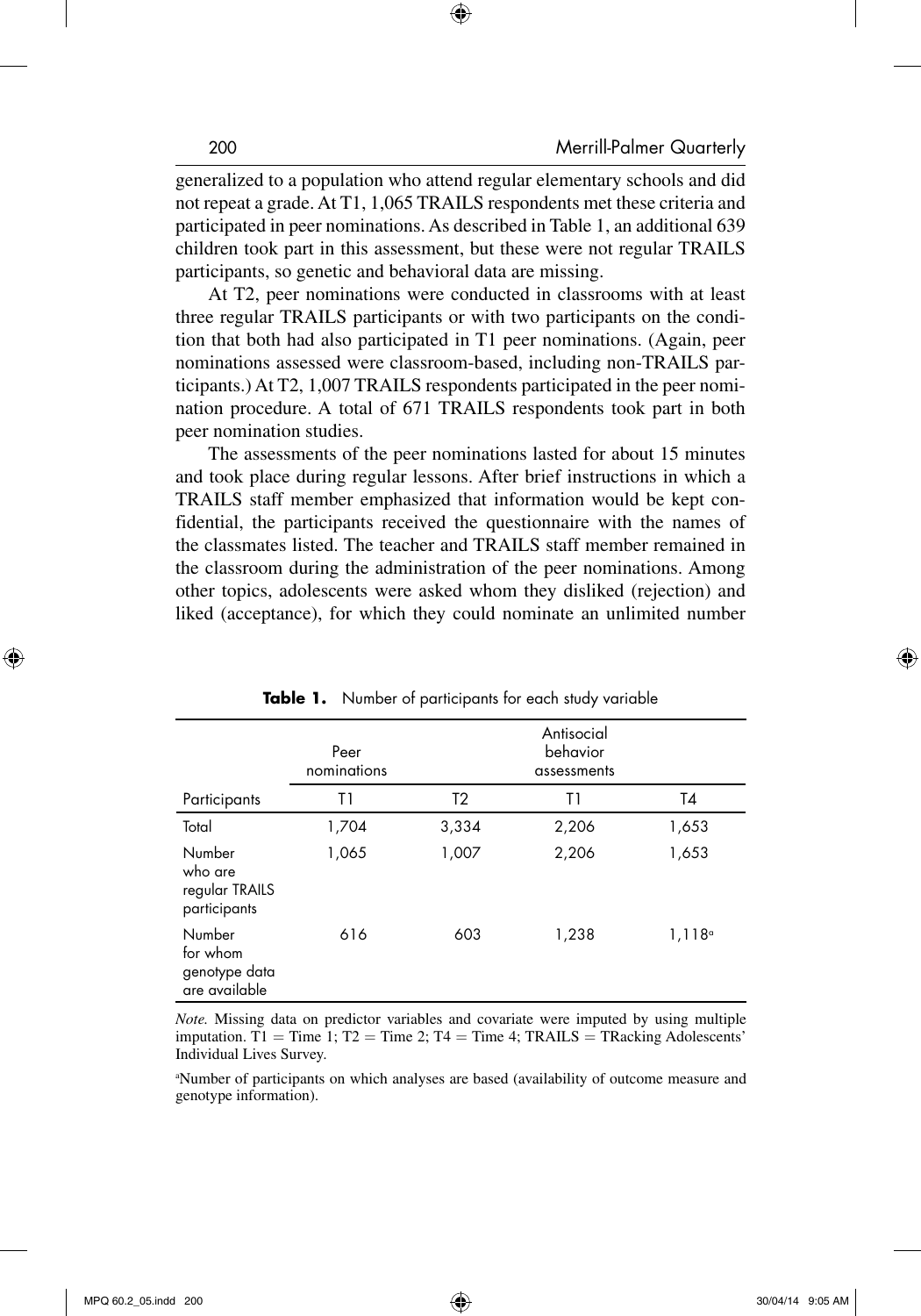of classmates. The nominations received for being disliked were divided by the total number of children in the class—that is, the maximum number of nominations possible. The same procedure was applied to nominations received for being liked. These proportion scores take class size into account and range from 0 to 1, with higher scores indicating more rejection/acceptance. This procedure is commonly cited and a reliable way to treat peer nominations (cf. Bukowski & Hoza, 1989).

*Genotyping for serotonin transporter polymorphism* 5-HTTLPR*.*  A subsample of TRAILS was genotyped at T3 of the study. DNA was extracted from blood samples  $(n = 1,190)$  or buccal swabs  $(n = 275)$  (Cytobrush; CooperSurgical, Trumbull, CT) by using a manual salting-out procedure as described by Miller, Dykes, and Polesky (1988). The *5-HTTLPR* polymorphism in the promoter region of *SLC6A4* (*5-HTT, SERT*) gene was genotyped by simple sequence-length analysis for 1,414 individuals. The length of the *5-HTTLPR* allele was determined by direct analysis on an automated capillary sequencer (ABI3730; Applied Biosystems, Nieuwerkerk aan den IJsel, The Netherlands). Genotyping was done at the research lab for multifactorial diseases within the Human Genetics Department of the Radboud University Nijmegen Medical Centre in Nijmegen, the Netherlands. The single-nucleotide substitution (A to G) present in the *HTTLPR* long (L) allele (rs25531) was genotyped by using a custom-made TaqMan assay (Applied Biosystems). Because the Lg polymorphism represents low serotonin expression comparable to the short (S) allele, S and Lg alleles were recoded S′ and La was recoded L′. We excluded all individuals who did not have full Dutch ancestry  $(n = 157)$  and one member of each sibling pair  $(n = 12)$  from the sample. As a result, serotonin transporter polymorphism data were available from 1,245 individuals (53% female).

#### *Missing Data Treatment*

The subsequent regression analyses are based on cases for which genetic information was available after accounting for sibship and ethnicity. We compared participants who took part in collection of genetic material to those from whom no such data are available on all study measures. Those with genetic data present showed lower levels of antisocial behavior at T1  $(M_{\text{present}} = 0.30, SD_{\text{present}} = 0.32 \text{ vs. } M_{\text{absent}} = 0.34, SD_{\text{absent}} = 0.38; t[2204] =$ 2.15,  $p = .03$ ), were better liked at T1 ( $M_{\text{present}} = 0.30$ ,  $SD_{\text{present}} = 0.15$  vs.  $M_{\text{absent}} = 0.25$ ,  $SD_{\text{absent}} = 0.16$ ;  $t[1702] = -5.53$ ,  $p < .001$ ), and were less disliked at T1 ( $M_{\text{present}} = 0.11$ ,  $SD_{\text{present}} = 0.12$  vs.  $M_{\text{absent}} = 0.16$ ,  $SD_{\text{absent}} = 0.16$ ;  $t[1702] = 6.50, p < .001$ ). No differences were observed with regard to like and dislike nominations received at T2 or antisocial behavior at T4.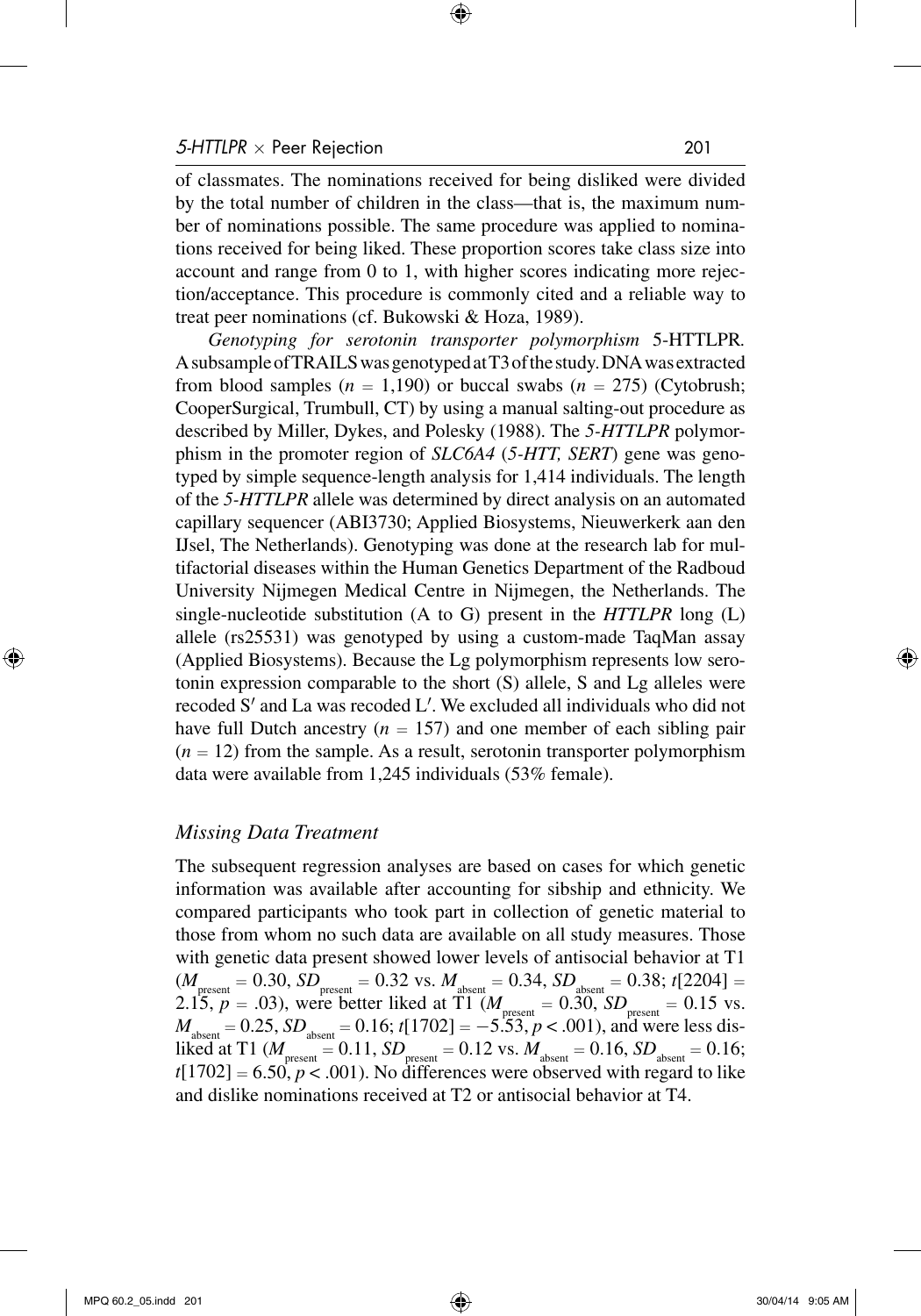Of those participants who provided genetic data, peer nominations at T1 were available for 616 and at T2 for 592. Antisocial behavior at T4 was assessed from 1,118 participants who also had genotype information. An overview of data availability for the measures used in this study is provided in Table 1.

To make full use of available data, we imputed data on peer rejection and acceptance and the covariate. This strategy was chosen given that the amount of missing data for antisocial behavior at T1 was negligible (1%) and peer nominations were missing at random (by design). Based on data presence for *5-HTTLPR,* we used the multiple imputation procedure *mi impute* in Stata 12 and based the imputation on a multivariate regression model composed of all variables included in subsequent models, as well as further auxiliary variables thought to increase the precision of imputed values (e.g., socioeconomic status, antisocial behavior at T2 and T3). Imputation models also included the dependent variable; however, following recommendations on treatment of imputed data, the subsequent analyses included only cases with data present on the outcome measure (Van Hippel, 2009). This procedure meant that analyses were conducted on 1,118 adolescents (genetic information but no T4 antisocial behavior,  $n = 127$ ). A total of 25 imputed data sets were created, and analyses were conducted by using the *mi estimate* and *mibeta* macros in Stata 12 (White, Royston, & Wood, 2011). Descriptive statistics are presented for cases with data on the respective measure, but all subsequent analyses are based on imputed data. We note results obtained with complete cases wherever these differ meaningfully.

#### *Analytic Strategy*

We estimated two sets of regression models. The first set examined the effects of *5-HTTLPR* and peer rejection and acceptance in preadolescence (T1) on antisocial behavior in late adolescence (T4). The second set examined the effects of *5-HTTLPR* and peer rejection and acceptance in early adolescence (T2) on later antisocial behavior. Both sets were computed in three steps: (a) control variables (T1 antisocial behavior, gender) only, (b) additional estimation of main effects (peer rejection, peer acceptance, and genotype), and (c) additional estimation of interaction effect to identify whether the  $G \times E$  explained variance above and beyond the main effects. Significant interaction effects were followed up by modeling the prediction of antisocial behavior at T4 by peer rejection (and peer acceptance, respectively) separately for each genotype variant. Finally, we examined gender-specific  $G \times E$  effects by computing models that included a  $G \times E \times$  gender term.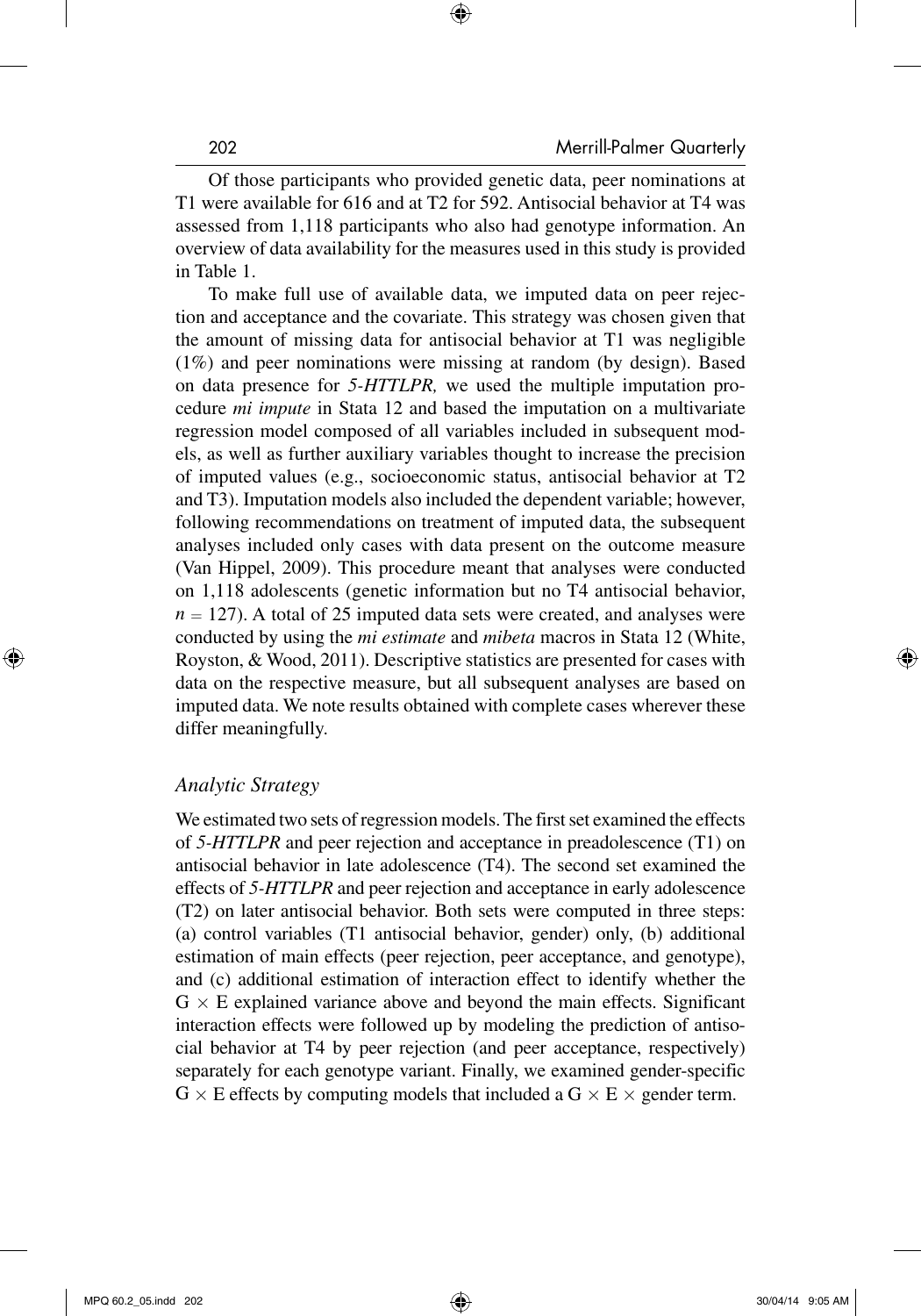#### **Results**

#### *Descriptive Statistics*

Descriptive statistics of all study variables are presented in Table 2. Allele frequencies for *5-HTTLPR* were in Hardy–Weinberg equilibrium  $(p = .95)$ . We first examined genotype differences for environmental measures. Significantly different exposure to environmental measures suggests a gene–environment correlation and needs to be ruled out prior to examining  $G \times E$  effects. No significant associations were found, carriers of the long–long, short–long, and short–short variants of *5-HTTLPR* did not differ in their experience of peer rejection in preadolescence,  $F(2, 613) = 0.87, p = .42$ , or early adolescence,  $F(2, 589) = 0.29, p = .75$ . Similarly, *5-HTTLPR* variant carriers did not differ with regard to peer acceptance in preadolescence,  $F(2, 613) = 0.06$ ,  $p = .94$ , or early adolescence,  $F(2, 600) = 1.03$ ,  $p = .36$ . A comparison of 5-HTTLPR carrier mean levels of antisocial behavior at T1 did not yield a significant effect either,  $F(2, 1235) = 0.35$ ,  $p = .70$ . We also tested for gender differences on environmental and outcome measures and found that girls reported lower antisocial behavior both at T1 ( $t = -15.53$ ,  $p < .001$ ) and T4 ( $t = -9.25$ ,  $p < .001$ ). Girls were further less likely to be rejected in preadolescence  $(t = -7.07, p < .001)$  and early adolescence  $(t = -2.22, p = .03)$  and more liked in preadolescence  $(t = 2.33, p = .02)$ . No gender differences in peer acceptance were found for early adolescence.

Pairwise correlations between study variables are presented in Table 3. Antisocial behavior was considerably stable over time, as shown by

|                        | м         | SD         | Range       |
|------------------------|-----------|------------|-------------|
| Antisocial behavior T4 | 0.08      | 0.16       | $0 - 1.77$  |
| Antisocial behavior T1 | 0.32      | 0.35       | $0 - 2.84$  |
| Peer rejection T1      | .14       | .15        | $0 - 0.90$  |
| Peer rejection T2      | .12       | .13        | $0 - 0.84$  |
| Peer acceptance T1     | .27       | .16        | $0 - 0.80$  |
| Peer acceptance T2     | .55       | .20        | $0 - 1.00$  |
|                        | Long-long | Long-short | Short-short |
| 5-HTTLPR               | 26.1%     | 50.4%      | 23.5%       |

**Table 2.** Descriptive statistics of study measures

*Note*. Descriptive statistics are based on cases for which data were available.  $T1 =$ Time 1;  $T2 =$ Time 2; T4 = Time 4.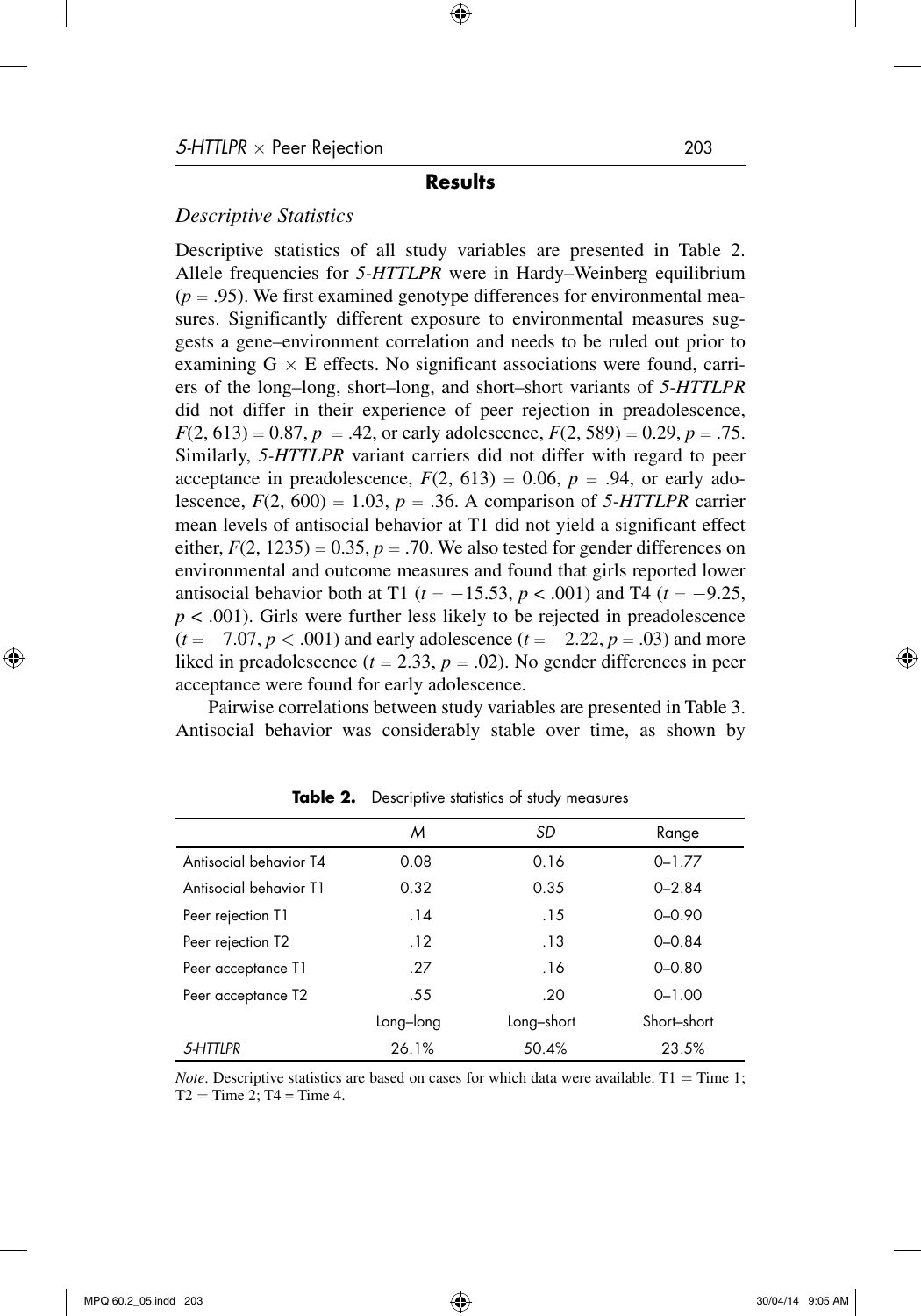|   |                        |          | 2        | 3        |                              | 5      | 6   |
|---|------------------------|----------|----------|----------|------------------------------|--------|-----|
|   | Antisocial behavior T4 |          |          |          |                              |        |     |
| 2 | Antisocial behavior T1 | $31***$  |          |          |                              |        |     |
| 3 | Peer rejection T1      | $.16***$ | $.20***$ |          |                              |        |     |
| 4 | Peer rejection T2      | .04      | .04      | $.28***$ |                              |        |     |
| 5 | Peer acceptance T1     | $-.06$   | $-.08$   |          | $-41***$ $-22***$            |        |     |
| 6 | Peer acceptance T2     | .04      | .03      |          | $-.22***$ $-.63***$ $.25***$ |        |     |
|   | 5-HTTLPR               | .06      | $-.01$   | $-.01$   | .02                          | $-.01$ | .03 |

**Table 3.** Pairwise correlations between study measures

*Note*. Pairwise correlations are based on imputed data.  $T1 = Time 1$ ;  $T2 = Time 2$ ;  $T4 = Time 4.$ 

 $*_{p}$  < .05.

 $**p < .01$ .

 $***p<.001$ .

a significant association between assessments at T1 and T4. Antisocial behavior at T4 was also linked to higher levels of peer rejection in preadolescence but not early adolescence. The same was true for antisocial behavior at T1. Neither measure of antisocial behavior was associated with peer acceptance, although we found moderate to strong negative associations between peer rejection and acceptance at both times and also considerable stability of peer rejection and peer acceptance from preadolescence to early adolescence.

#### *Regression Models*

We began by computing regressions in which only gender and antisocial behavior at T1 functioned as predictors of antisocial behavior at T4 (Step 1). These models were equivalent in both sets of regression analyses reported next. Antisocial behavior in preadolescence significantly predicted antisocial behavior later, as did gender, with boys being at greater risk.

#### *Peer Rejection and Acceptance*

*T1 ×* 5-HTTLPR*.* Results for this model are presented in Table 4. *5-HTTLPR* was associated with antisocial behavior at T4, even after accounting for baseline antisocial behavior. No prediction was found for peer acceptance, and the prediction of peer rejection just missed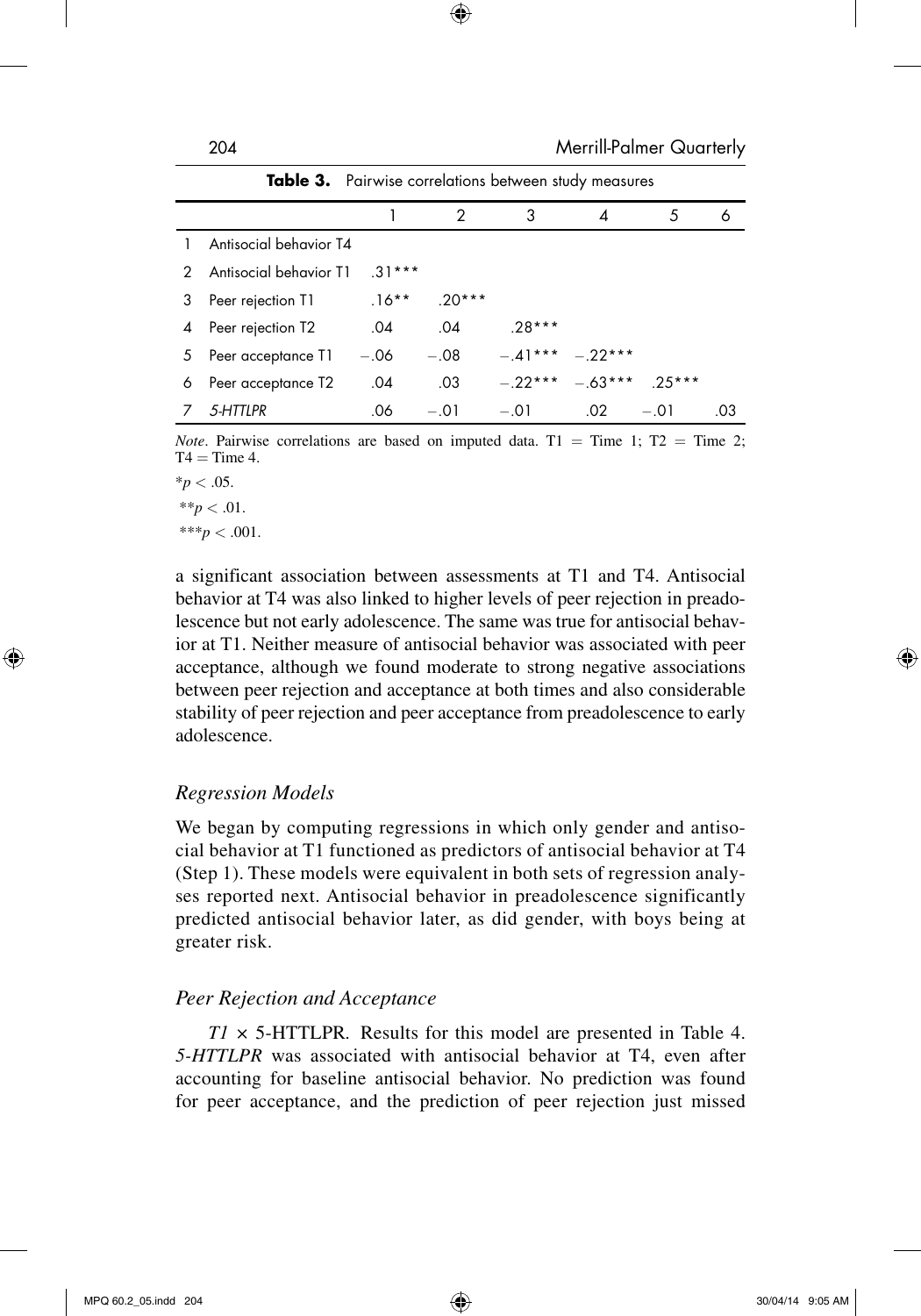|                                               | polymorphism           |          |        |          |            |        |
|-----------------------------------------------|------------------------|----------|--------|----------|------------|--------|
|                                               | Antisocial behavior T4 |          |        |          |            |        |
|                                               | Step 1                 |          | Step 2 |          | Step 3     |        |
|                                               | В                      | β        | В      | β        | В          | β      |
| Gender ( $0 =$ female, $1 =$ male)            | .08                    | $.18***$ | .08    | $.18***$ | .08        | .18    |
| ASBQ (T1)                                     | .18                    | $.25***$ | .17    | $.23***$ | .17        | .23    |
| Peer rejection (T1)                           |                        |          | .02    | .09      | $-.02-.08$ |        |
| Peer acceptance (T1)                          |                        |          | .01    | .01      | $-.01-.06$ |        |
| 5-HTTLPR ( $0 = LL$ , $1 = LS$ , 2<br>$=$ SS) |                        |          | .02    | $.06*$   | $.02\,$    | $.07*$ |
| 5-HTTLPR * Peer rejection<br>(T1)             |                        |          |        |          | .04        | $.21*$ |
| 5-HTTLPR * Peer acceptance<br>(T1)            |                        |          |        |          | .01        | .08    |
| R <sup>2</sup>                                |                        | .12      |        | . 14     |            | . 15   |

| <b>Table 4.</b> Regression model for prediction of late adolescent antisocial behavior |
|----------------------------------------------------------------------------------------|
| by rejection and acceptance in preadolescence and 5-HTTLPR                             |
| polymorphism                                                                           |

*Note*. Regression models are based on imputed data.  $LL = long-long$ ;  $LS = long-short$ ;  $SS = short-short; T1 = Time 1; T2 = Time 2; T4 = Time 4.$ 

 $*_{p}$  < .05.

 $**p < .01$ . \*\*\**p* < .001.

statistical significance  $(p = .09)$ . In the third step, the interactions between peer rejection in preadolescence and *5-HTTLPR,* as well as between peer acceptance in preadolescence and *5-HTTLPR,* were added, yielding a significant interaction effect for peer rejection  $\times$  5-HTTLPR. We also computed separate regression models for peer rejection and acceptance, which confirmed these results. That is, no prediction of antisocial behavior by peer acceptance was found. In contrast, peer rejection significantly predicted antisocial behavior in the second step ( $\beta = .10, p = .01$ ) as well as in interaction with 5-HTTLPR in the third step ( $\beta = .19$ , *p* = .01). We followed this up and computed simple slopes to examine the prediction of antisocial behavior at T4 by peer rejection separately for genotype variants, controlling again for all other variables in the model. Whereas the prediction of antisocial behavior by peer rejection at T1 was significant for carriers of the short–short version of  $5-HTTLPR$  ( $\beta = .07$ ,  $p = .002$ ), this association was smaller in effect size and just significant for carriers of the short–long ( $\beta = .03$ ,  $p = .04$ ) and not significant for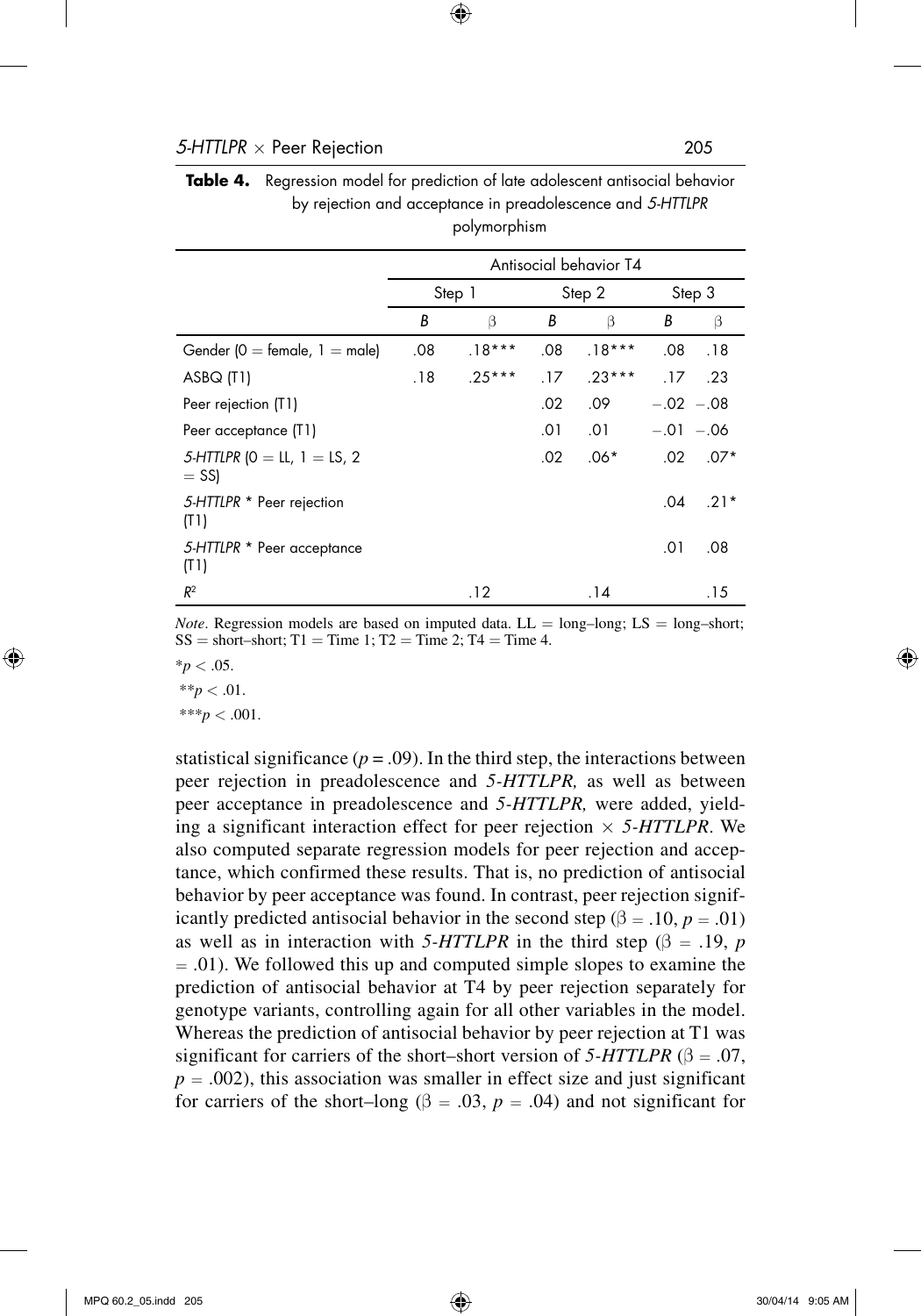carriers of the long–long variant of the genotype  $(\beta = -.02, p = .47)$ (see Figure 1). All effects were marginally stronger when only complete cases were used for analyses. Finally, we examined whether this  $G \times E$ differed by gender but found no support  $(5-HTTLPR \times$  peer rejection T1  $\times$  gender:  $\beta = -.01, p = .96$ ).

 $T2 \times 5$ -HTTLPR. Results for this model are presented in Table 5. Neither peer rejection nor acceptance in early adolescence were predictive of antisocial behavior at T4, but a significant effect of *5-HTTLPR* was yielded again. This effect remained when the interaction terms (genotype  $\times$  peer rejection and genotype  $\times$  peer acceptance) were added to the model. However, no significant interaction effects were found. All results obtained from complete case analyses were similar to the ones obtained with imputed cases.

#### **Discussion**

Our study is one of the first to examine the interplay of *5-HTTLPR* with peer rejection and acceptance in the prediction of late adolescent antisocial behavior. In line with recent studies on aspects of peer relationships (Benjet, Thompson, & Gotlib, 2010; Kretschmer, Dijkstra, Ormel,



**Figure 1.** Prediction of antisocial behavior at Time 4 (T4) (square-root-transformed scale) by peer rejection for long–long (LL), short–long (SL), and short–short (SS) variants of *5-HTTLPR*. Low and high rejection represent 1 *SD* from the mean. Values are based on imputed data.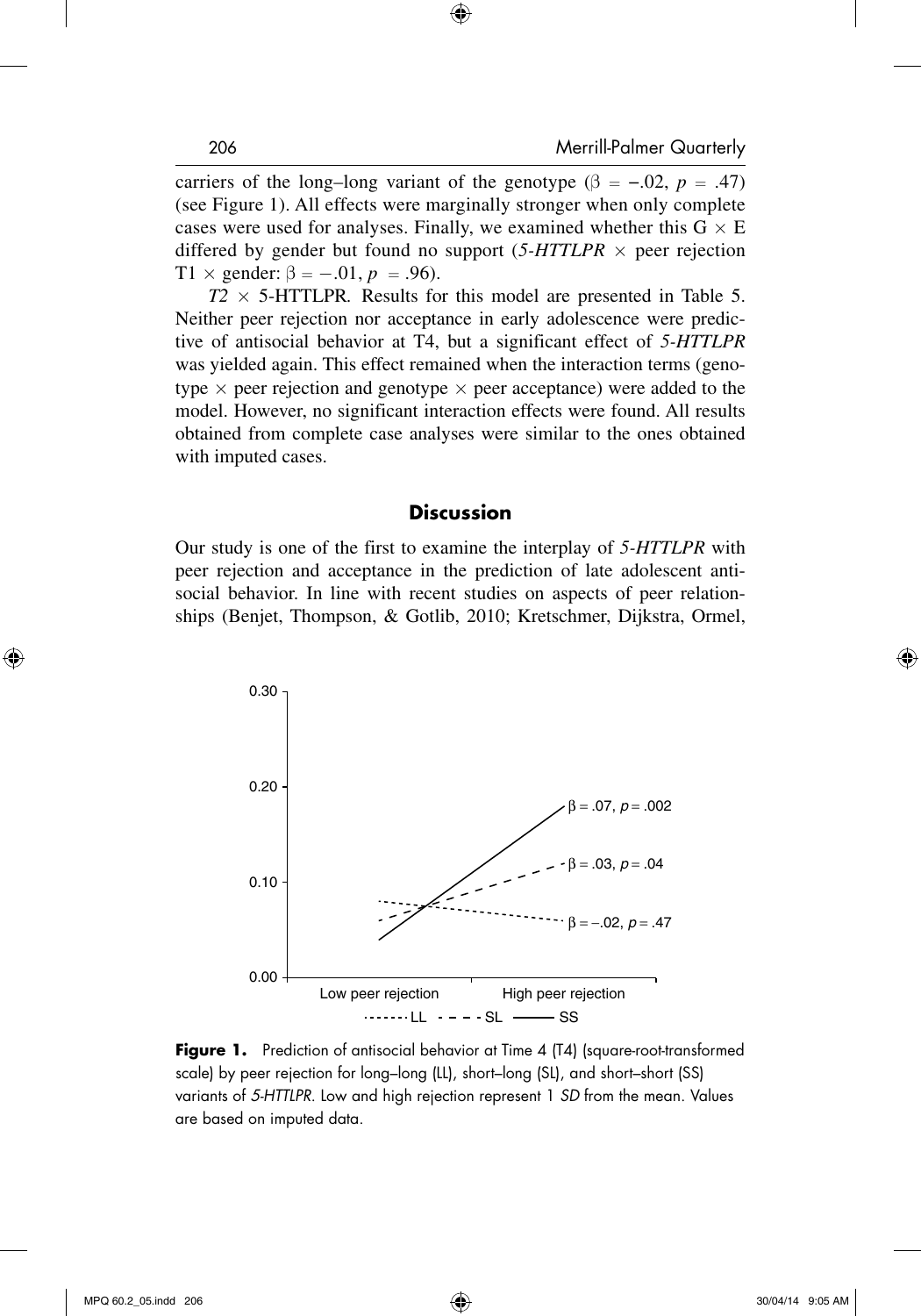|                                           | Antisocial behavior T4 |          |        |          |        |          |
|-------------------------------------------|------------------------|----------|--------|----------|--------|----------|
|                                           | Step 1                 |          | Step 2 |          |        | Step 3   |
|                                           | В                      | β        | В      | β        | В      | β        |
| Gender ( $0 =$ female, $1 =$ male)        | .08                    | $.18***$ | .08    | $.18***$ | .08    | $.18***$ |
| ASBQ (T1)                                 | .18                    | $.25***$ | .18    | $.24***$ | .18    | $.24***$ |
| Peer rejection (T2)                       |                        |          | .01    | .05      | .01    | .05      |
| Peer acceptance (T2)                      |                        |          | .01    | .06      | $-.01$ | $-.04$   |
| $5$ -HTTLPR (O = LL, 1 = LS, 2<br>$=$ SS) |                        |          | .02    | $.06*$   | .02    | $.06*$   |
| 5-HTTLPR * Peer rejection<br>(T2)         |                        |          |        |          | .01    | .02      |
| 5-HTTLPR * Peer acceptance<br>(T2)        |                        |          |        |          | .02    | .13      |
| $R^2$                                     |                        | .12      |        | . 13     |        | .14      |

**Table 5.** Regression model for prediction of late adolescent antisocial behavior by rejection and acceptance in early adolescence and 5-HTTLPR polymorphism

*Note*. Regression models are based on imputed data.  $LL = long-long$ ;  $LS = long-short$ ; SS  $=$  short–short; T1 = Time 1; T2 = Time 2; T4 = Time 4.

 $*_{p}$  < .05.  $**p < .01$ .  $***p < .001$ .

Verhulst, & Veenstra, 2013; Sugden et al., 2010) and similar outcome measures (Latendresse et al., 2011; Lee, 2011), we showed that variation in particular genotypes partly affects vulnerability to negative (though not positive) peer exposure. Moreover, the current study set out to explore whether taking a developmental perspective in examining the environment in  $G \times E$  studies might provide a more thorough understanding of the biosocial interplay associated with behavioral development.

When examined separately, our results showed a significant prediction of late adolescent antisocial behavior by peer rejection in preadolescence but not early adolescence. For peer rejection in preadolescence, this association was especially pronounced for carriers of the short–short variant, which is in line with our hypothesis as well as the findings in previous G×E studies on this polymorphism (Douglas et al., 2011; Li & Lee, 2010).

A G×E can function in two ways: If carrying a particular genotypic variant not only increases the risk for maladjustment under negative conditions but also elevates the positive effect of nourishing environments on development, this interplay suggests a differential susceptibility mechanism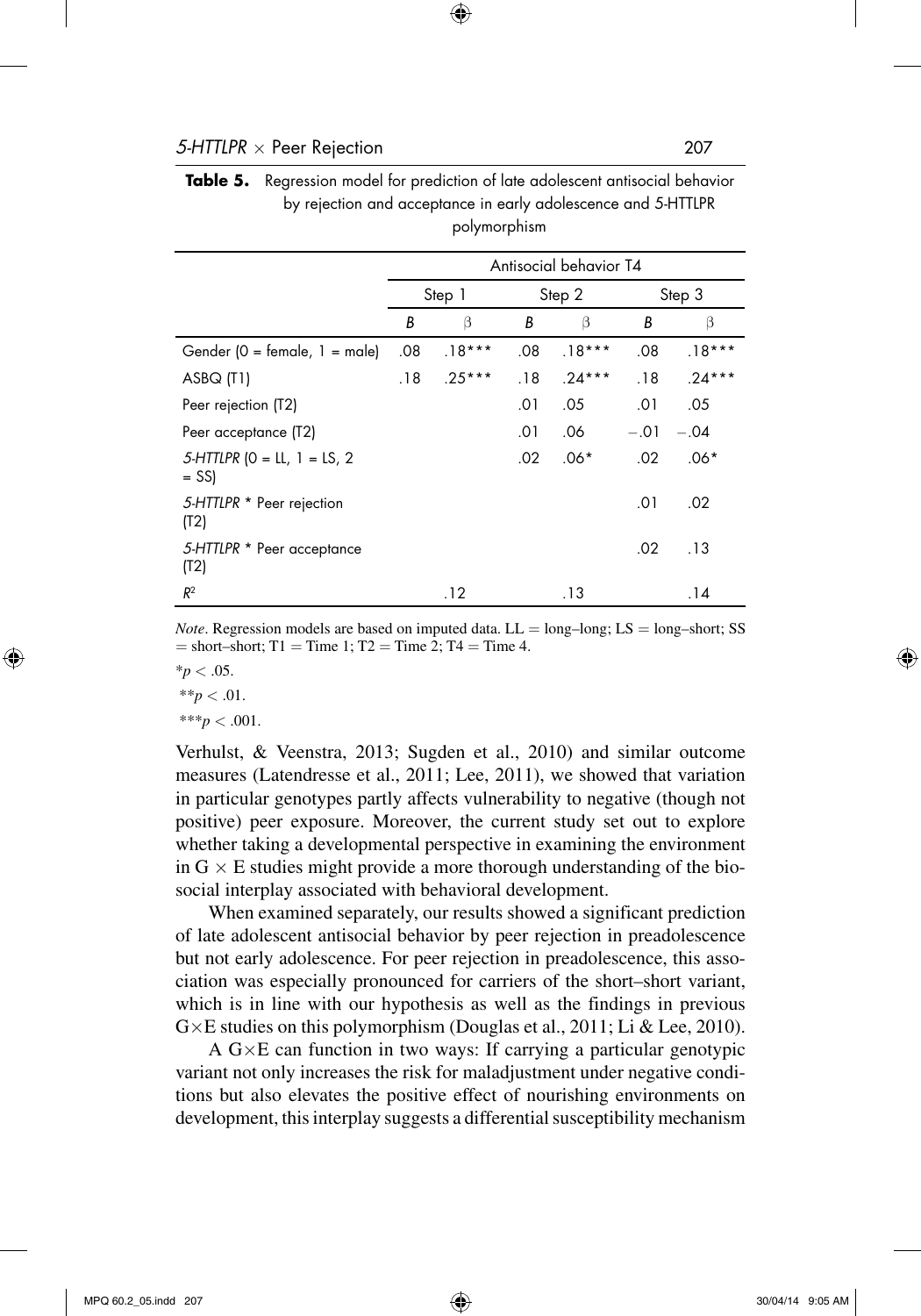(Ellis et al., 2011). In contrast, if carrying a specific genotypic variant only increases the risk posed by negative environments (e.g., maltreatment, peer rejection) but levels of maladjustment do not vary in the absence thereof (or presence of positive environment), a dual-risk or differential vulnerability model is present.

We were fortunate to be able to test which of these models applied to our data and found support for the latter, given that the interaction between peer acceptance and genotype was not predictive of adolescent antisocial behavior. However, short–short variant carriers were particular vulnerable to peer rejection. This mechanism might be based (partly) on prolonged amygdala reactivity following social rejection (Lau et al., 2011). As suggested by Munafò et al. (2008), carriers of the *5-HTTLPR* short allele show amygdala hyperreactions when presented with negative emotional stimuli and need significantly more time than do carriers of other variants to disengage from such stimuli. Thus, carriers of the short allele, particularly the short–short homozygous variant, may be more likely to show prolonged amygdala activity after being exposed to peer rejection. The amygdala is strongly related to the neurotransmitter systems that are implicated in behavior, including forms of problem behavior (DeLisi, Umphress, & Vaughn, 2009). Moreover, amygdala activity and dysfunction have been related to psychopathy (Blair, 2007). Psychopathy describes a developmental disorder that is characterized by low levels of guilt, high levels of impulsivity and narcissism, and poor behavioral control. Psychopathy, particularly its callous-unemotional component, and antisocial behavior overlap considerably (Frick & White, 2008), which supports the assumption that amygdala functioning is implicated in antisocial behavior and that this association may be affected by serotonin transporter polymorphism. Although some associations have been reported between amygdala impairment and antisocial behavior (e.g., Raine & Yang, 2006), more research, particularly studies that employ neurobiological measures, are needed in order to better understand how amygdala activity translates into antisocial behavior.

It is curious that no association was found between peer rejection in early adolescence and late adolescent antisocial behavior, but a few interpretations are tenable. For instance, young adolescents might engage more often with peers outside of their immediate classroom environment. At an age when adolescents spend most of their spare time with self-chosen peers and friends, peer relations in the classroom might count less and difficulties in the classroom context may not have a long reach. In other words, adolescents at T2 may simply be less affected by what their classmates think about them because most of their social life happens outside of the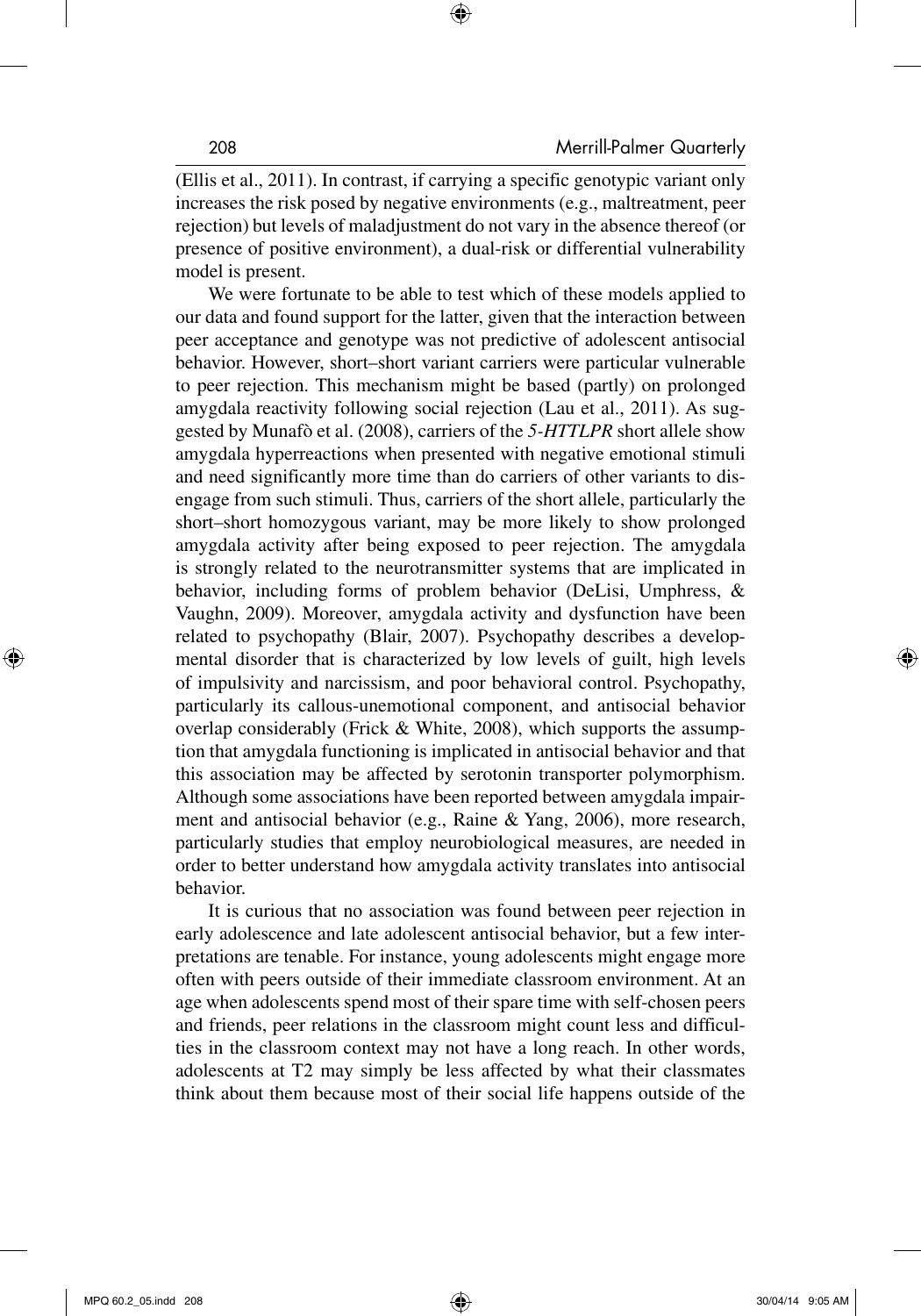classroom. In addition, individuals who engage in antisocial behavior in late adolescence might already be on the track to do so by the second time that peer rejection was assessed (13.6 years). If this is true, being rejected by classroom peers may not pose as much of a risk anymore. Finally, whereas assessments of peer rejection in preadolescence were conducted in primary school settings—that is, taken in classrooms that should have been relatively stable for the years prior to T1—the second assessment took place in the early years of secondary school. Thus, the level of peer rejection at T1 might represent an ongoing and repeated experience that started much earlier and may have carried the risk for long-term negative consequences (e.g., antisocial behavior). In contrast, T2 assessments were conducted in a relatively new environment and from a different set of peers.

Ellis and colleagues (2011) called for an examination into whether  $G \times E$  effects hold for different time points and developmental stages. The design of our study—relatively simple environmental assessments carried out at different time points that span chronologically proximal yet developmentally distinct stages in life—enabled us to to so. Fascinatingly, we found the predicted associations and genetic moderation when rejection was assessed in preadolescence but not when assessed in early adolescence. This result may be an indication for developmental variation with regard to the gene–environment interplay. Thus, particular negative environments might pose a risk only when experienced at a particular point in life. In addition, individual genetic vulnerability may also change, and not finding a significant effect of the interaction between *5-HTTLPR* and early adolescent rejection may suggest developmental variation in the  $G \times E$ interplay. Our interpretation is tentative and requires further empirical support. That is, the interaction effect found for preadolescent rejection may not be a developmentally specific phenomenon but simply suffer from nonreplicability.

#### *Limitations and Future Directions*

Our results need to be interpreted with several limitations in mind. First, we focused on *5-HTTLPR* because of its role in predicting externalizing forms of behavior and as moderator of associations between environmental risk and maladjustment, but antisocial behavior is a multifaceted and polygenic phenomenon. Selecting *5-HTTLPR* as candidate gene for this study was driven by hypotheses regarding this polymorphism's implication in constructs similar to the one examined here (antisocial behavior) and because *5-HTTLPR* has been discussed as a susceptibility gene (Belsky & Pluess, 2009). While our results were more in favor of a differential vulnerability model, genetic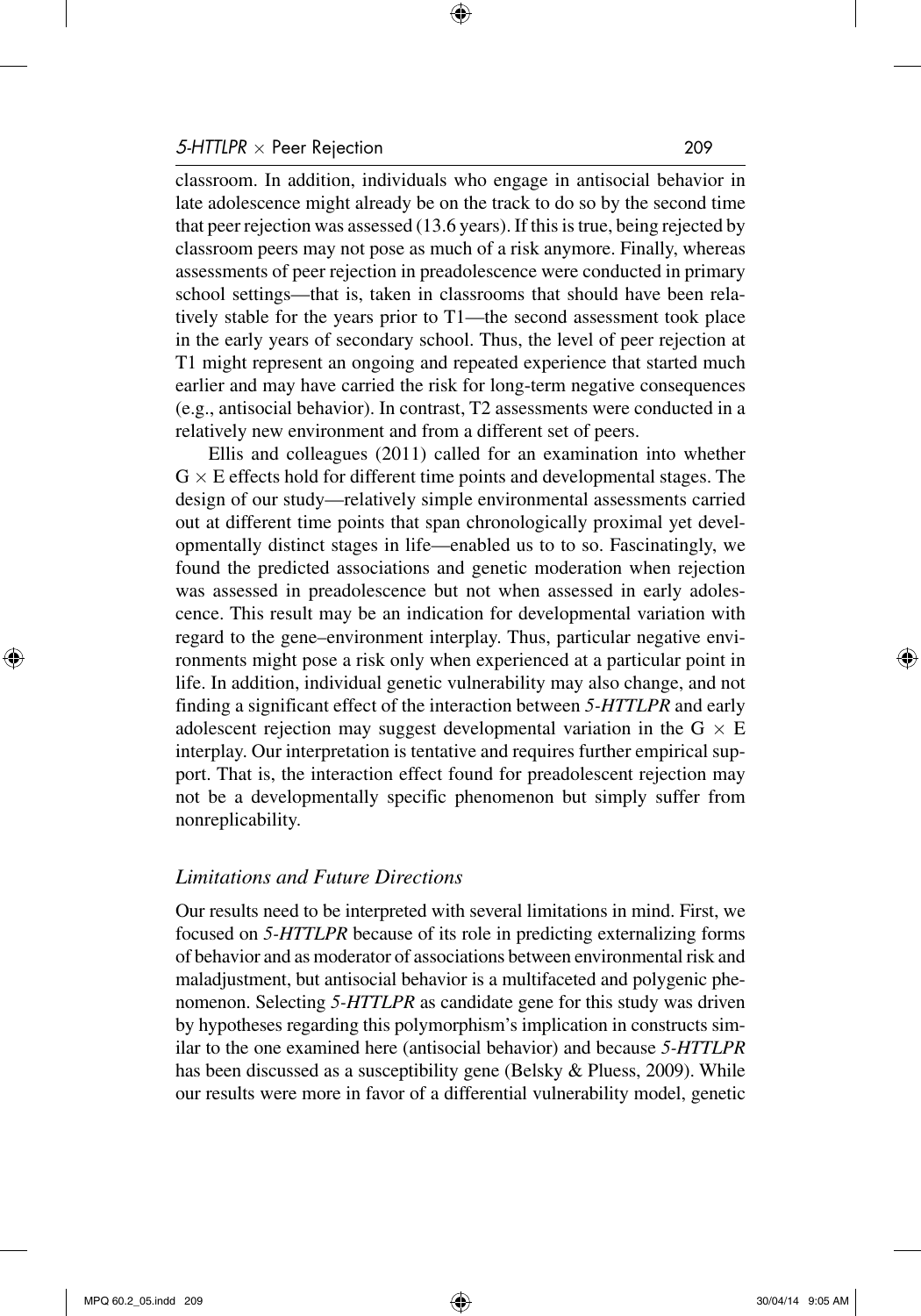susceptibility may be better captured by using cumulative plasticity indices that consist of several polymorphisms (Belsky & Pluess, 2009). In addition to additive genetic vulnerability or susceptibility, interactions between different genes are likely, and many more environmental factors contribute to this form of maladjustment. Examining characteristics of peers themselves (e.g., antisocial behavior) in addition to characteristics of the relationship can shed further light on the role of genetic moderation of peer context. For instance, Beaver et al. (2011) showed that affiliating with delinquent peers is substantially genetically influenced; hence, a next step may be to explore the role that particular candidate genes may play in that regard.

Second, although our analyses benefited from a longitudinal and multireporter design, we employed self-report measures of antisocial behavior, which are not free of bias. Since young people may overreport or underreport their involvement, official data or peer reports would be suitable instruments to increase the quality of such data. However, despite the shortcomings of self-reports, Thornberry and Krohn (2000) suggested that self-reports are a valid way to assess adolescent delinquency. In addition, notwithstanding their value as a more objective measure than self-reports, we lost a substantial amount of data because peer rejection could not be assessed for every TRAILS participant. Finally, the participants in our study showed very low levels of antisocial behavior, particularly at T4, reducing the amount of variance that could be explained in this measure. This pattern might affect the representativity of the data. Further, the reference to the previous year (compared to lifetime at T1) might have contributed to this low average level of antisocial behavior. However, these limitations are likely to underestimate rather than overestimate the effects we yielded. In addition to using self-reports, we employed an overall measure of antisocial behavior, but different patterns might emerge for aggressive and nonaggressive forms. Aggressive behavior was rare in our sample, and subscales of aggressive and nonaggressive behavior showed considerable lower reliability than the combined measure. However, more detailed and varied assessments of aggressive behavior may circumvent this problem.

Most importantly, our findings need to be replicated in an independent sample. Many  $G \times E$  effects have been found only in particular samples or within a particular range of environmental exposure, but interaction effects need to be replicated to substantiate findings (Asherson & Price, 2012). Whereas it would have been satisfying to present a replication of results, our study design is unique in incorporating peer nominations from different ages, longitudinal measures, and a sufficient sample size to detect genetic main and interaction effects.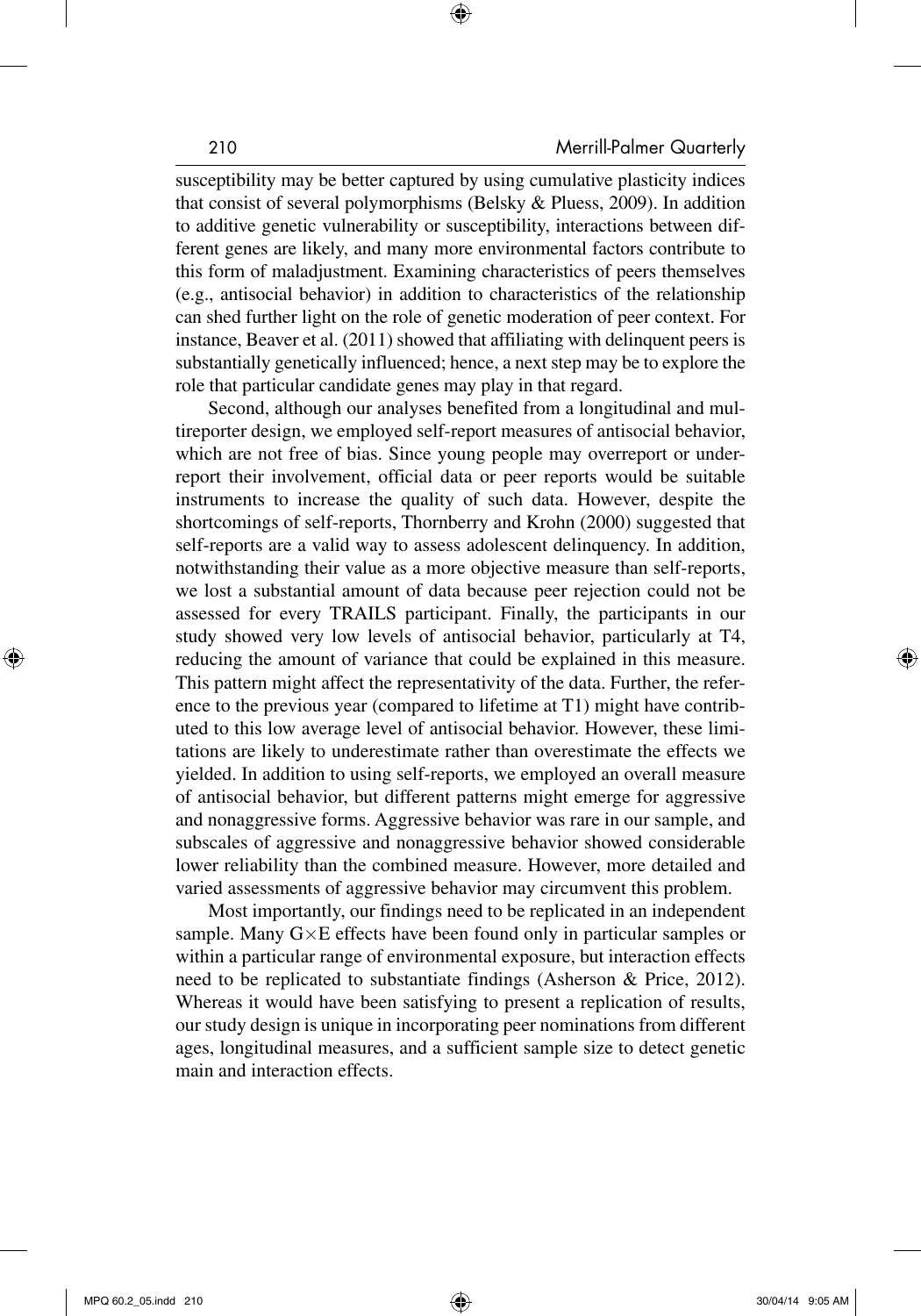In sum, despite its limitations, the current study provided insight into the interplay of peer relation quality and *5-HTTLPR* in the prediction of adolescent antisocial behavior. We showed that variation in vulnerability to preadolescent peer rejection is partly due to genetic differences. This also means that genetic effects are expressed particularly under adverse environmental conditions—posing a double risk for some adolescents. We did not find such genetic moderation for peer acceptance, which supports a differential vulnerability rather than a differential susceptibility model. Whereas modifying and adjusting genetic factors, even if it were possible, is not ethical, findings like ours also point out that changing the environment may be particularly important for some young people. In other words, if certain environmental risks, such as peer rejection in preadolescence, are especially harmful for some children (those that carry specific genetic variants), efforts should go into studying ways to prevent or intervene in these adverse environments to ensure healthy development.

#### **References**

- Agnew, R. (2003). An integrated theory of the adolescent peak in offending. *Youth & Society, 34,* 263–299.
- Asherson, P., & Price, T. S. (2012). Commentary: Replication, replication, replication: The continued need to substantiate G×E effects in child psychopathology—A response to Laucht et al. (2012). *Journal of Child Psychology and Psychiatry, 53,* 360–362.
- Baumeister, R. F., & Leary, M. R. (1995). The need to belong: Desire for interpersonal attachments as a fundamental human motivation. *Psychological Bulletin, 117,* 497–529.
- Beaver, K. M., Gibson, C. L., Turner, M. G., DeLisi, M., Vaughn, M. G., & Holand, A. (2011). Stability of delinquent peer associations: A biosocial test of Warr's sticky-friends hypothesis. *Crime & Delinquency, 57,* 907–927.
- Beaver, K. M., Vaughn, M. G., Wright, J. P., & DeLisi, M. (2012). An interaction between perceived stress and 5-HTTLPR genotype in the prediction of stable depressive symptomatology. *American Journal of Orthopsychiatry, 82,* 260–266.
- Beevers, C. G., Wells, T. T., Ellis, A. J., & McGeary, J. E. (2009). Association of the serotonin transporter gene promoter region (5-HTTLPR) polymorphism with biased attention for emotional stimuli. *Journal of Abnormal Psychology, 118,* 670–681.
- Belsky, J., & Pluess, M. (2009). Beyond diathesis-stress: Differential susceptibility to environmental influence. *Psychological Bulletin, 135,* 885–908.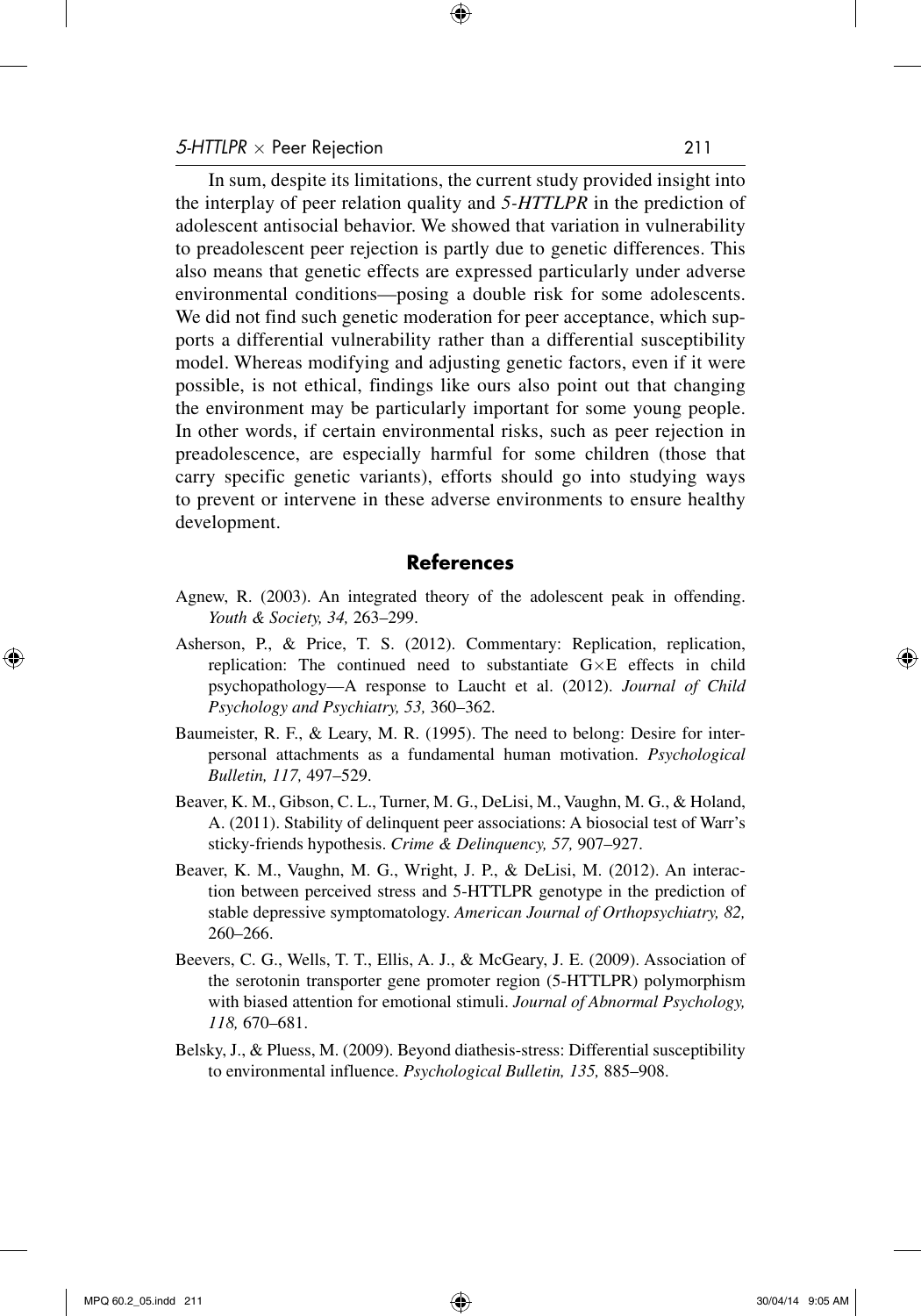- Benjet, C., Thompson, R. J., & Gotlib, I. H. (2010). 5-HTTLPR moderates the effect of relational peer victimization on depressive symptoms in adolescent girls. *Journal of Child Psychology and Psychiatry, 51,* 173–179.
- Berndt, T. J. (1982). The features and effects of friendship in early adolescence. *Child Development, 53,* 1447–1460.
- Blair, R. J. R. (2007). The amygdala and ventromedial prefrontal cortex in morality and psychopathy. *Trends in Cognitive Science, 11,* 387–392.
- Brendgen, M. (2012). Genetics and peer relations: A review. *Journal of Research on Adolescence, 22,* 419–437.
- Brendgen, M., Boivin, M., Vitaro, F., Girard, A., Dionne, G., & Pérusse, E. (2008). Gene–environment interaction between peer victimization and child aggression. *Development and Psychopathology, 20,* 455–471.
- Bukowski, W. M., & Hoza, B. (1989). Popularity and friendship: Issues in theory, measurement, and outcomes. In T. J. Berndt & G. W. Ladd (Eds.), *Peer relations in child development* (pp. 15–45). New York: Wiley.
- Burt, S. A., & Mikolajewski, A. (2008). Preliminary evidence that specific candidate genes are associated with adolescent-onset antisocial behavior. *Aggressive Behavior, 34,* 437–445.
- Caspi, A., McClay, J., Moffitt, T. E., Mill, J., Martin, J., Craig, I. W., . . . Poulton, R. (2002). Role of genotype in the cycle of violence in maltreated children. *Science, 297,* 851–854.
- Caspi, A., Sugden, K., Moffitt, T. E., Taylor, A., Craig, I. W., Harrington, H., . . . Poulton, R. (2003). Influence of life stress on depression: Moderation by a polymorphism in the 5-HTT gene. *Science, 301,* 386–389.
- Coie, J. D., & Kupersmidt, J. B. (1983). A behavioral analysis of emerging social status in boys' groups. *Child Development, 54,* 1400–1416.
- DeLisi, M., Umphress, Z. R., & Vaughn, M. G. (2009). The criminology of the amygdala. *Criminal Justice and Behavior, 36,* 1241–1252.
- De Winter, A., Oldehinkel, A. J., Veenstra, R., Brunnekreef, J. A., Verhulst, F. C., & Ormel, J. (2005). Evaluation of non-response bias in mental health determinants and outcomes in a large sample of pre-adolescents. *European Journal of Epidemiology, 20,* 173–181.
- Dijkstra, J. K., Lindenberg, S., Verhulst, F. C., Ormel, J., & Veenstra, R. (2009). The relation between popularity and antisocial behaviors: Moderating effects of athletic abilities, physical attractiveness, and prosociality. *Journal of Research on Adolescence*, 19, 401–413.
- Dodge, K. A. (1983). Behavioral antecedents of peer social status. *Child Development, 54,* 1386–1389.
- Dodge, K. A., Coie, J. D., & Lynam, D. (2006). Aggression and antisocial behavior in youth. In W. Damon (Series Ed.), R. M. Lerner & N. Eisenberg (Vol. Eds.), *Handbook of child psychology: Vol. 3. Social, emotional, and personality development* (6th ed., pp. 719–788). New York: Wiley.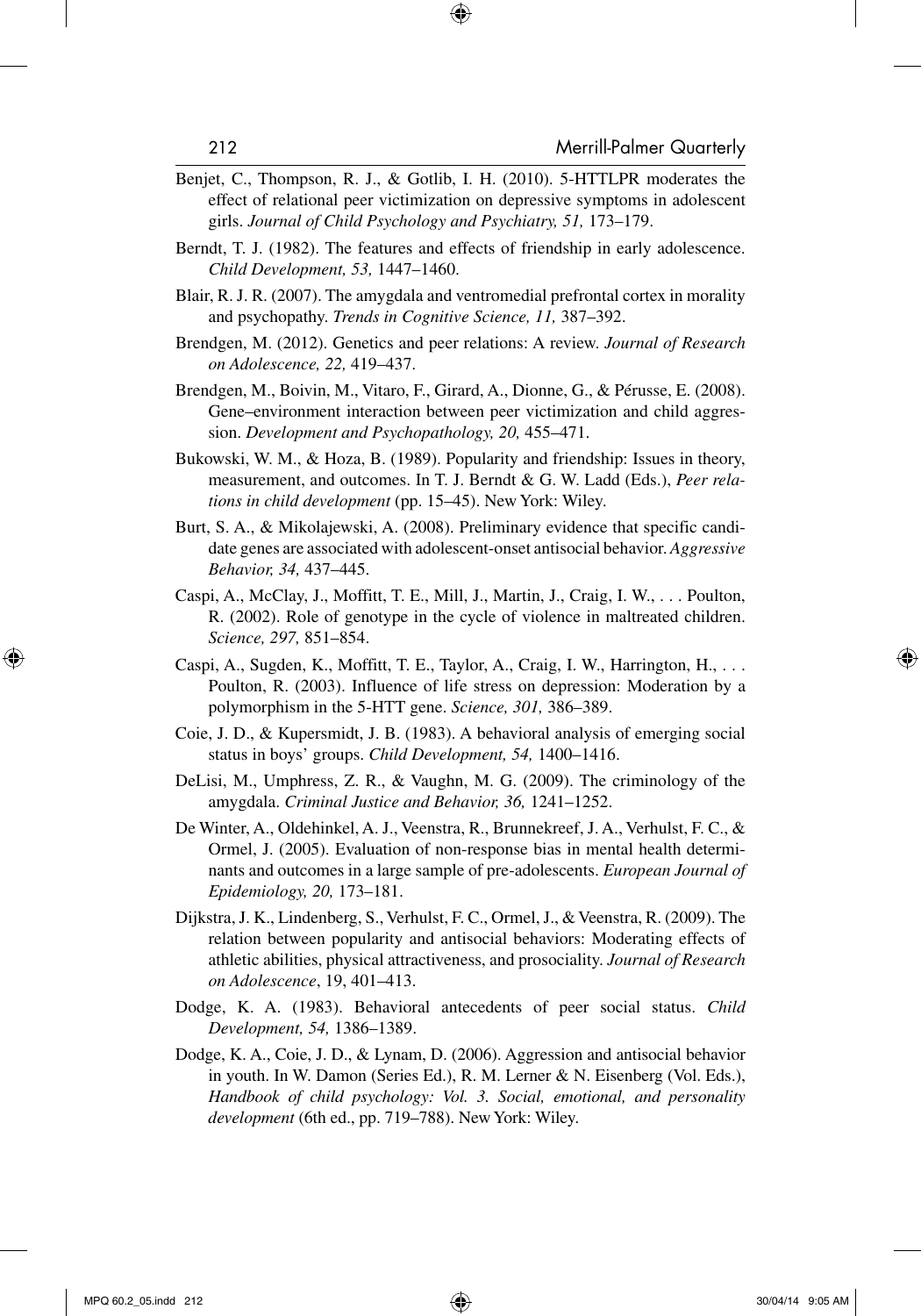- Dodge, K. A., Lansford, J. E., Burks, V. S., Bates, J. E., Pettit, G. S., Fontaine, R., . . . Price, J. M. (2003). Peer rejection and social information-processing factors in the development of aggressive behavior problems in children. *Child Development, 74,* 374–393.
- Dodge, K. A., & Pettit, G. S. (2003). A biopsychosocial model of the development of chronic conduct problems in adolescence. *Developmental Psychology, 39,* 349–371.
- Douglas, K., Chan, G., Gelernter, J., Arias, A. J., Anton, R. F., Poling, J. . . . Kranzler, H. R. (2011). 5-HTTLPR as a potential moderator of the effects of adverse childhood experiences on risk of antisocial personality disorder. *Psychiatric Genetics, 21,* 240–248.
- Eisenberger, N. I., Lieberman, M. D., & Williams, K. D. (2003). Does rejection hurt? An fMRI study of social exclusion. *Science, 203,* 290–292.
- Ellis, B. J., Boyce, W. T., Belsky, J., Bakermans-Kranenburg, M. J., & Van IJzendoorn, M. H. (2011). Differential susceptibility to the environment: An evolutionary– neurodevelopmental theory. *Development and Psychopathology, 23,* 7–28.
- Feinn, R., Nellissery, M., & Kranzler, H. R. (2005). Meta-analysis of the association of a functional serotonin transporter promoter polymorphism with alcohol dependence. *American Journal of Medical Genetics Part B: Neuropsychiatric Genetics, 133,* 79–84.
- Frick, P. J., & White, S. F. (2008). The importance of callous-unemotional traits for developmental models of aggressive and antisocial behavior. *Journal of Child Psychology and Psychiatry, 49,* 359–375.
- Furman, D. J., Hamilton, J. P., Joormann, J., & Gotlib, I. H. (2011). Altered timing of amygdala activation during sad mood elaboration as a function of 5-HTTLPR. *Social Cognitive and Affective Neuroscience, 6,* 270–276.
- Giordano, P. C. (1995). The wider circle of friends in adolescence. *American Journal of Sociology, 101,* 661–697.
- Glenn, A. L. (2011). The other allele: Exploring the long allele of the serotonin transporter gene as a potential risk factor for psychopathy: A review of the parallels in findings. *Neuroscience and Biobehavioral Reviews, 35,* 612–620.
- Hariri, A. R., Mattay, V. S., Tessitore, A., Kolachana, B., Fera, F., Goldman, D., ... Weinberger, D. R. (2002). Serotonin transporter genetic variation and the response of the human amygdala. *Science, 297,* 400–403.
- Huisman, M., Oldehinkel, A. J., De Winter, A., Minderaa, R. B., De Bildt, A., Huizink, A. C., . . . Ormel, J. (2008). Cohort profile: The Dutch 'TRacking Adolescents' Individual Lives Survey'; TRAILS. *International Journal of Epidemiology, 37,* 1227–1235.
- Kretschmer, T., Dijkstra, J. K., Ormel, J., Verhulst, F. C., & Veenstra, R. (2013). Dopamine receptor D4 gene moderates the effect of positive and negative peer experiences on later delinquency: The Tracking Adolescents' Individual Lives Survey study. *Development and Psychopathology, 25,* 1107–1117.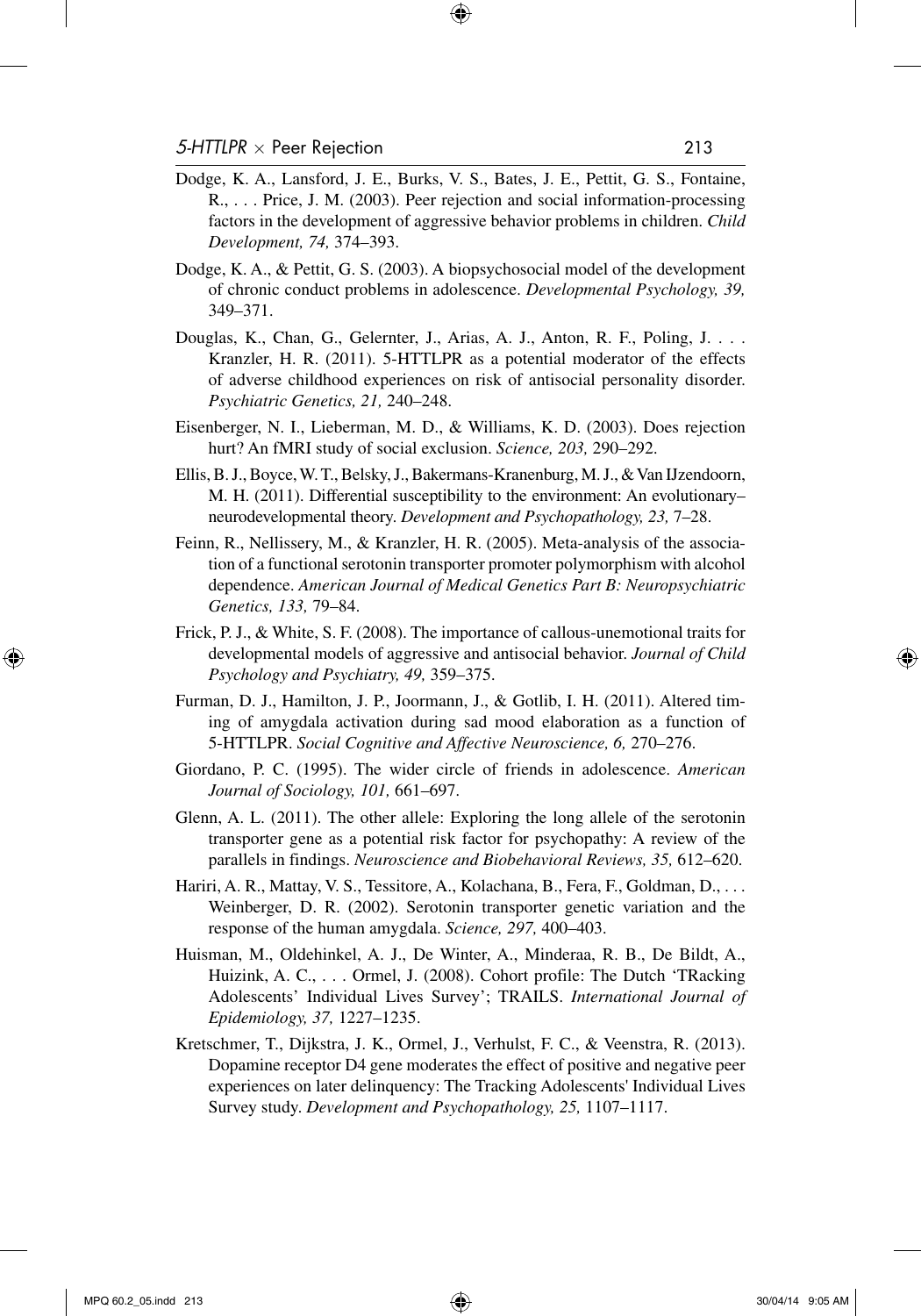- Kupersmidt, J. B., & Coie, J. D. (1990). Preadolescent peer status, aggression, and school adjustment as predictors of externalizing problems in adolescence. *Child Development, 61,* 1350–1362.
- Ladd, G. W., & Burgess, K. B. (2001). Do relational risks and protective factors moderate the linkages between childhood aggression and early psychological and school adjustment? *Child Development, 72,* 1579–1601.
- Laird, R. D., Jordan, K., Dodge, K. A., Pettit, G. S., & Bates, J. E. (2001). Peer rejection in childhood, involvement with antisocial peers in early adolescence, and the development of externalizing problems. *Development and Psychopathology, 13,* 337–354.
- Latendresse, S. J., Bates, J. E., Goodnight, J. A., Lansford, J. E., Budde, J. P., Goate, A., . . . Dick, D. M. (2011). Differential susceptibility to adolescent externalizing trajectories: Examining the interplay between *CHRM2* and peer group antisocial behavior. *Child Development, 82,* 1797–1814.
- Lau, J. Y. F., Guyer, A., Tone, E. B., Jenness, J., Parrish, J. M., Pine, D. S., & Nelson, E. E. (2011). Neural responses to peer rejection in anxious adolescents: Contributions from the amygdala-hippocampal complex. *International Journal of Behavioral Development, 36,* 36–44.
- Lee, S. S. (2011). Deviant peer affiliation and antisocial behavior: Interaction with monoamine oxidase A (MAOA) genotype. *Journal of Abnormal Child Psychology, 39,* 321–332.
- Li, J. J., & Lee, S. S. (2010). Latent class analysis of antisocial behavior: Interaction of serotonin transporter genotype and maltreatment. *Journal of Abnormal Child Psychology, 38,* 789–801.
- Mason, D. A., & Frick, P. J. (1994). The heritability of antisocial behavior: A meta-analysis of twin and adoption studies. *Journal of Psychopathology and Behavioral Assessment, 16,* 301–322.
- Masten, C. L., Eisenberger, N. I., Borofsky, L. A., Pfeifer, J. H., McNealy, K., Mazziotta, J. C., & Dapretto, M. (2009). Neural correlates of social exclusion during adolescence: Understanding the distress of peer rejection. *Social Cognitive and Affective Neuroscience, 4,* 143–157
- Miller, S. A., Dykes, D. D., & Polesky, H. F. (1988). A simple salting out procedure for extracting DNA from human nucleated cells. *Nucleic Acids Research, 16,*  1215.
- Moffitt, T. E., & Silva, P. A. (1988). Self-reported delinquency, neuro-psychological deficit, and history of attention deficit disorder. *Journal of Abnormal Child Psychology, 16,* 553–569.
- Munafò, M. R., Brown, S. M., & Hariri, A. R. (2008). Serotonin transporter (5-HTTLPR) genotype and amygdala activation: A meta-analysis. *Biological Psychiatry, 63,* 852–857.
- Nederhof, E., Jorg, F., Raven, D., Veenstra, R., Verhulst, F. C., Ormel, J., & Oldehinkel, A. J. (2012). Benefits of extensive recruitment effort persist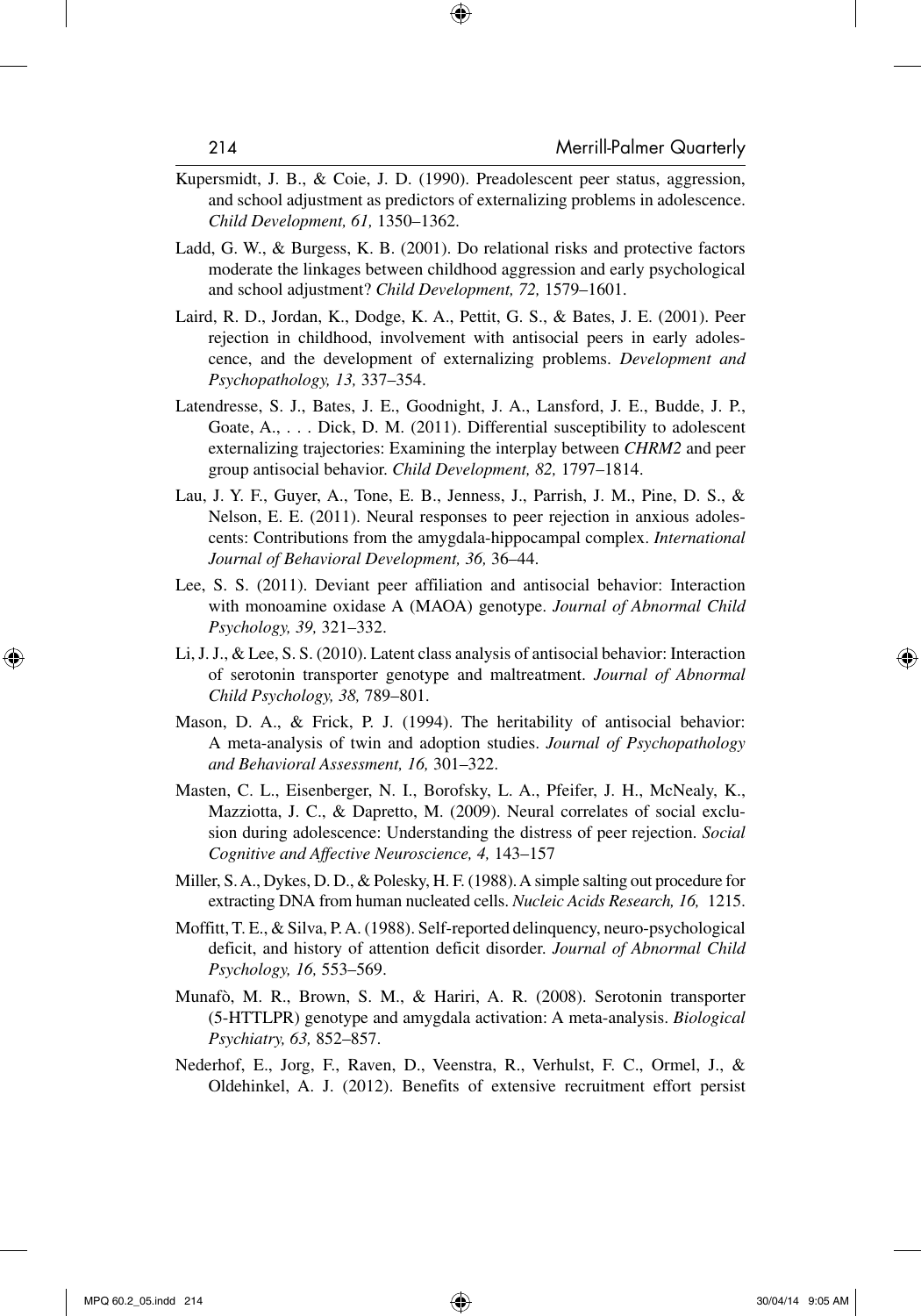during follow-ups and are consistent across age group and survey method. The TRAILS study. *BMC Medical Research Methodology, 12,* 93.

- Noskova, T., Pivac, N., Nedic, G., Kazantseva, A., Gaysina, D., Faskhutdinova, G., . . . Muck Seler, D. (2008). Ethnic differences in the serotonin transporter polymorphism (5-HTTLPR) in several European populations. *Progress in Neuro-Psychopharmacology and Biological Psychiatry, 32,* 1735–1739.
- O'Neil, R., Welsh, M., Parke, R. D., Wang, S., & Strand, C. (1997). A longitudinal assessment of the academic correlates of early peer acceptance and rejection. *Journal of Clinical Child Psychology, 26,* 290–303.
- Paaver, M., Nordquist, N., Parik, J., Harro, M., Oreland, L., & Harro, J. (2007). Platelet MAO activity and the 5-HTT gene promoter polymorphism are associated with impulsivity and cognitive style in visual information processing. *Psychopharmacology, 194,* 545–554.
- Parker, J. G., & Asher, S. R. (1987). Peer acceptance and later personal adjustment: Are low-accepted children "at risk"? *Psychological Bulletin, 102,* 357–389.
- Parker, J. G., & Asher S. R. (1993). Friendship and friendship quality in middle childhood: Links with peer group acceptance and feelings of loneliness and social dissatisfaction. *Developmental Psychology, 29,* 611–621.
- Raine, A. (2002). Biosocial studies of antisocial and violent behavior in children and adults: A review. *Journal of Abnormal Child Psychology, 30,* 313–326.
- Raine, A., & Yang, Y. (2006). Neural foundations to moral reasoning and antisocial behavior. *Social Cognition and Affective Neuroscience, 1,* 203–213.
- Retz, W., Retz-Junginger, P., Supprian, T., Thome, J., & Rösler, M. (2004). Association of serotonin transporter promoter gene polymorphism with violence: Relation with personality disorders, impulsivity, and childhood ADHD psychopathology. *Behavioral Sciences & the Law, 22,* 415–425.
- Rhee, S. H., & Waldman, I. D. (2002). Genetic and environmental influences on antisocial behavior: A meta-analysis of twin and adoption studies. *Psychological Bulletin, 128,* 490–529.
- Rose-Krasnor, L. (1997). The nature of social competence: A theoretical review. *Social Development, 6,* 111–135.
- Rosenthal, N. E., Mazzanti, C. M., Barnett, R. L., Hardin, T. A., Turner, E. H., Lam, G. K., . . . Goldman, D. (1998). Role of serotonin transporter promoter repeat length polymorphism (*5-HTTLPR*) in seasonality and seasonal affective disorder. *Molecular Psychiatry, 3,* 175–177.
- Rubin, K. H., Bukowski, W., & Parker, J. G. (2006). Peer interactions, relationships, and groups. In W. Damon (Vol. Ed.), R. M. Lerner & N. Eisenberg (Vol. Eds.), *Handbook of child psychology: Vol. 3, Social, emotional, and personality development* (6th ed., pp. 571–645). New York: Wiley.
- Rutter, M. (2006). *Genes and behavior: Nature–nurture interplay explained*. Oxford: Blackwell.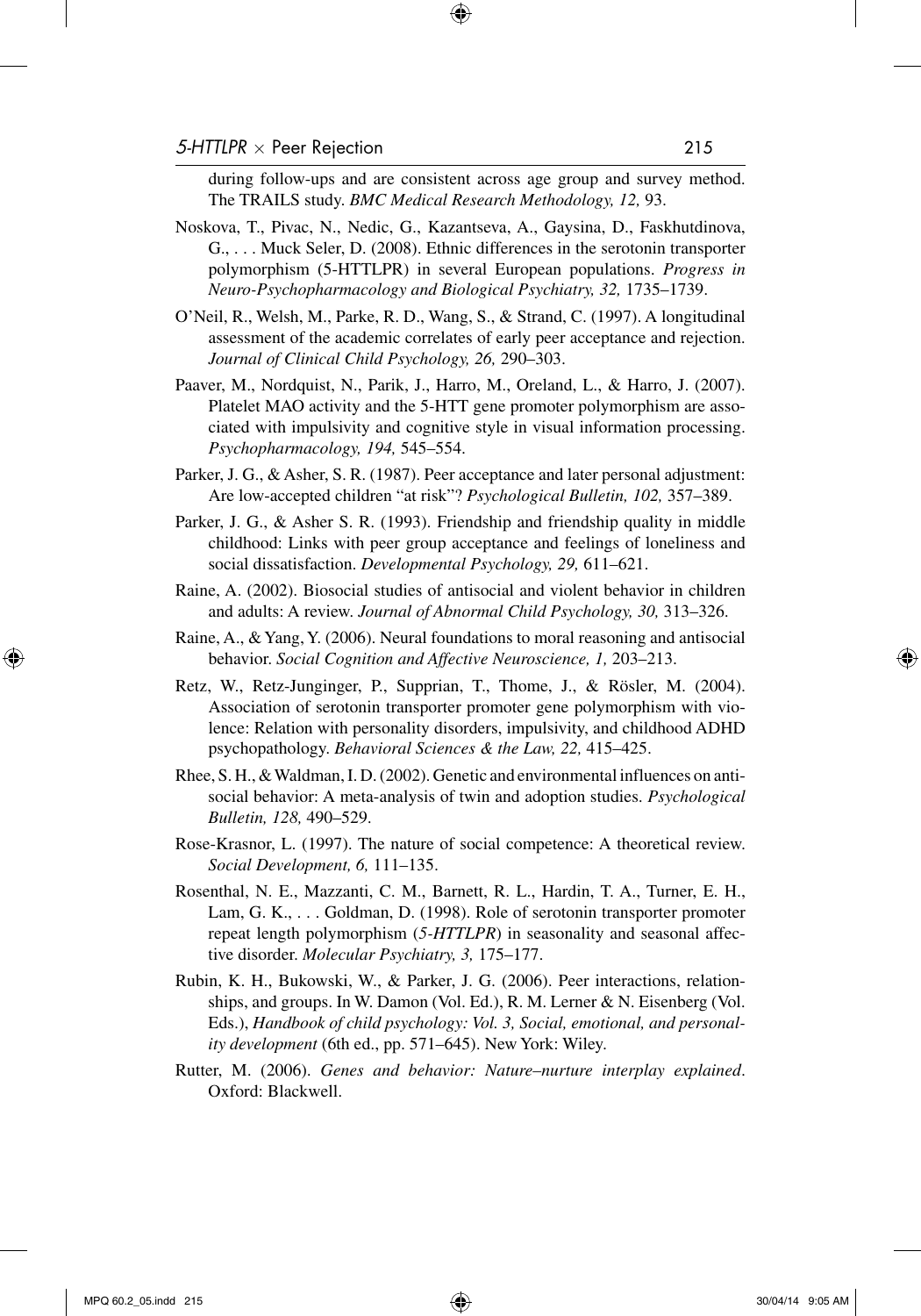- Sakai, J. T., Boardman, J. D., Gelhorn, H. L., Smolen, A., Corley, R. P., Huizinga, D., . . . Stallings, M. C. (2010). Using trajectory analyses to refine phenotype for genetic association: Conduct problems and the serotonin transporter (5-HTTLPR). *Psychiatric Genetics, 20,* 199–206.
- Schinka, J. A., Busch, R. M., & Robichaux-Keene, N. (2004). A meta-analysis of the association between the serotonin transporter gene polymorphism (5-HTTLPR) and trait anxiety. *Molecular Psychiatry, 9,* 197–202.
- Sen, S., Burmeister, M., & Ghosh, D. (2004). Meta-analysis of the association between a serotonin transporter promoter polymorphism (5-HTTLPR) and anxiety-related personality traits. *American Journal of Medical Genetics Part B: Neuropsychiatric Genetics, 127,* 85–89.
- Sentse, M., Lindenberg, S., Omvlee, A., Ormel, J., & Veenstra, R. (2010). Rejection and acceptance across contexts: Parents and peers as risks and buffers for early adolescent psychopathology. The TRAILS study. *Journal of Abnormal Child Psychology, 38,* 119–130.
- Sugden, K., Arseneault, L., Harrington, H., Moffitt, T. E., Williams, B., & Caspi, A. (2010). Serotonin transporter gene moderates the development of emotional problems among children following bullying victimization. *Journal of the American Academy of Child & Adolescent Psychiatry, 49,* 830–840.
- Thornberry, T. P., & Krohn, M. D. (2000). The self-report method of measuring delinquency and crime. In D. Duffee (Ed.), *Measurement and analysis of crime and justice: Criminal justice 2000* (pp. 33–83). Washington, DC: Office of Justice Programs, US Department of Justice.
- Van Hippel, P. T. (2009). How to impute squares, interactions, and other transformed variables. *Sociological Methodology, 39,* 265–291.
- Vaske, J., Newsome, J., & Wright, J. P. (2012). Interaction of serotonin transporter linked polymorphic region and childhood neglect on criminal behavior and substance use for males and females. *Development and Psychopathology, 24,* 181–193.
- Vaughn, M., DeLisi, M., Beaver, K., & Wright, J. (2009). DAT1 and 5HTT are associated with pathological criminal behavior in a nationally representative sample of youth. *Criminal Justice and Behavior, 36,* 1113–1124.
- Veenstra, R., Lindenberg, S., Oldehinkel, A. J., De Winter, A. F., Verhulst, F. C., & Ormel, J. (2005). Bullying and victimization in elementary schools: A comparison of bullies, victims, bully/victims, and uninvolved preadolescents. *Developmental Psychology, 41,* 672–682.
- White, I. R., Royston, P., & Wood, A. M. (2011). Multiple imputation using chained equations: Issues and guidance for practice. *Statistics in Medicine,* 30, 377–399.